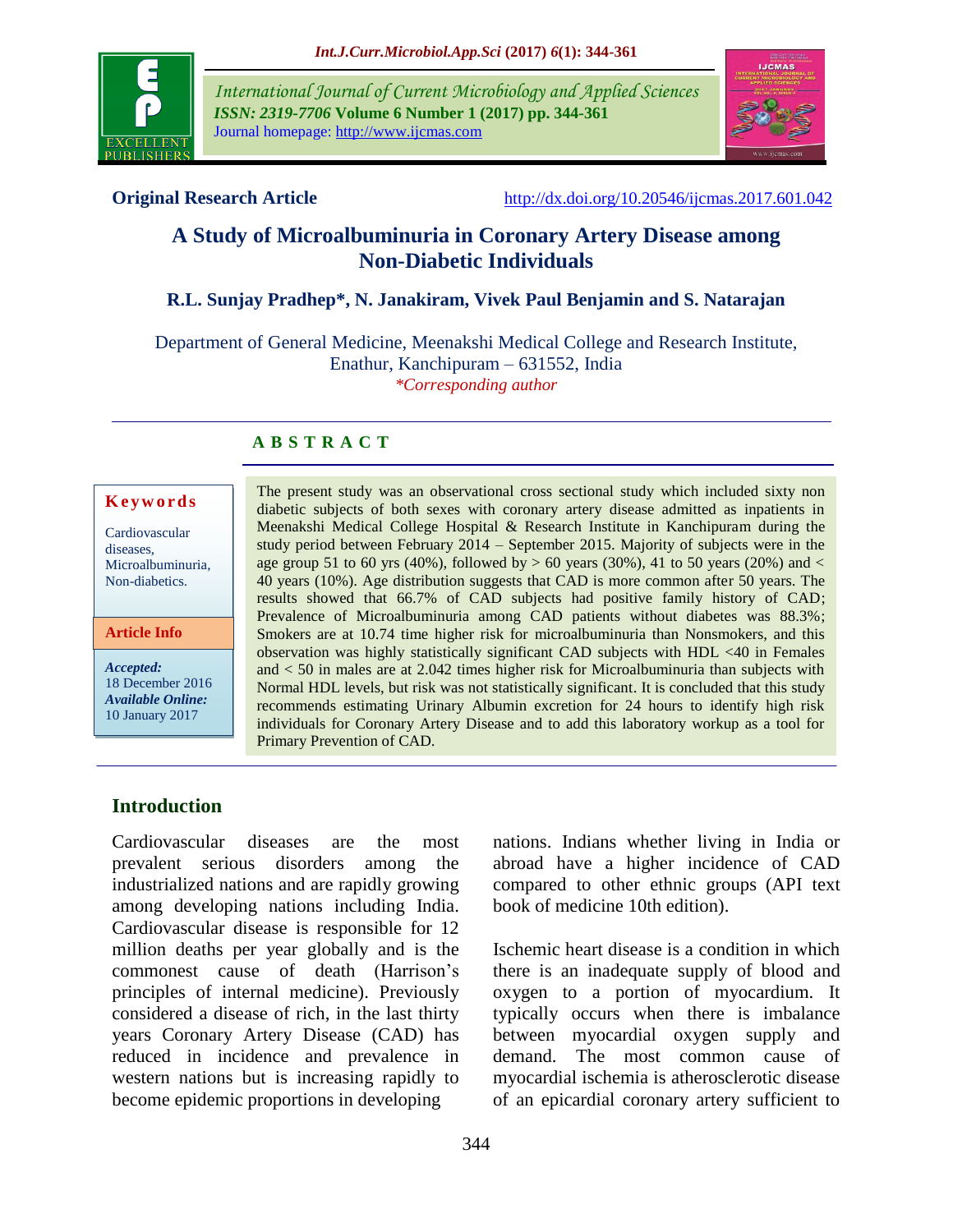cause a regional reduction in myocardial blood flow and inadequate perfusion of the myocardium supplied by the involved coronary artery (API text book of medicine 10th edition).

By the year 2020, cardiovascular diseases could be the most important cause of mortality in India. The prevalence of coronary artery disease in India increased from 1% in 1960 to 9.7% in 1995 in urban populations, and in rural populations it has almost doubled in the last decade. There is an epidemiological transition from infective to degenerative diseases, increases in the prevalence of cardiovascular risk factors, and ageing of the population, which eventually leads to an increase in the absolute number of people with coronary artery disease and increased health awareness and demand for health care facilities (API text book of medicine 10th edition).

While incidence of CAD has reduced by 50% in the west, in India it has doubled in the last 25 years. The prevalence of CAD in the years 1960, 1980, 1990 and 2000 progressively increased (2%, 4% to 6%, 9.5% and 10% to 15% respectively). In rural India, the CAD prevalence increased two-fold from 2% to 4 %; in urban India the increase was three–fold from 3.45% to 9.45%. In 1990 25% deaths in India were attributable to cardiovascular disease compared to 9 % due to diarrhoeal disease, 12 % due to respiratory infections and 5% due to tuberculosis (API text book of medicine 10th edition).

There is a steep increase in prevalence of coronary artery disease in urban areas in India. Since the pioneering work of the Framingham study, many prospective and clinical studies have identified a series of independent risk factors for ischemic heart disease among which age, male gender, smoking, hypertension, and diabetes mellitus, a positive family history of premature atherosclerotic disease, hypercholesterolemia, hyper triglyceridemia and low HDL cholesterol are considered as classical risk factors.

The interest in improving cardiovascular risk assessment, resulting from a better understanding of the pathogenesis of atherosclerosis and identification of new targets for anti-atherosclerotic drug therapy has stimulated the search for novel risk factors(Hillege *et al*., 2001).

One such novel risk factor is microalbuminuria which has emerged as an independent and robust risk factor. Microalbuminuria is a well-accepted marker for micro and macro vascular damage in patients with diabetes mellitus. However more and more evidence is accumulating that microalbuminuria is an important cardiovascular risk factor even in the general population (Diercks *et al*., 2000).

The urinary protein called albumin is increasingly recognized as the earliest sign of vascular damage in both the kidney and the heart. The phenomenon of albuminuria has been recognized for more than 200 years, and its association with kidney disease dates to the epochal insights of Richard Bright in 1827. Microalbuminuria is defined as urinary albumin excretion of 30 - 300 mg / day, or 20- 200 µg/min.

Microalbuminuria may be a marker of generalized vascular disease, with arterial endothelial dysfunction being involved in the pathogenesis of atherothrombotic vascular disease. The exact pathophysiology regarding how microalbuminuria contributes to or accelerates the atherosclerotic process is uncertain. The current understanding, however suggests that mechanisms of vascular injury associated with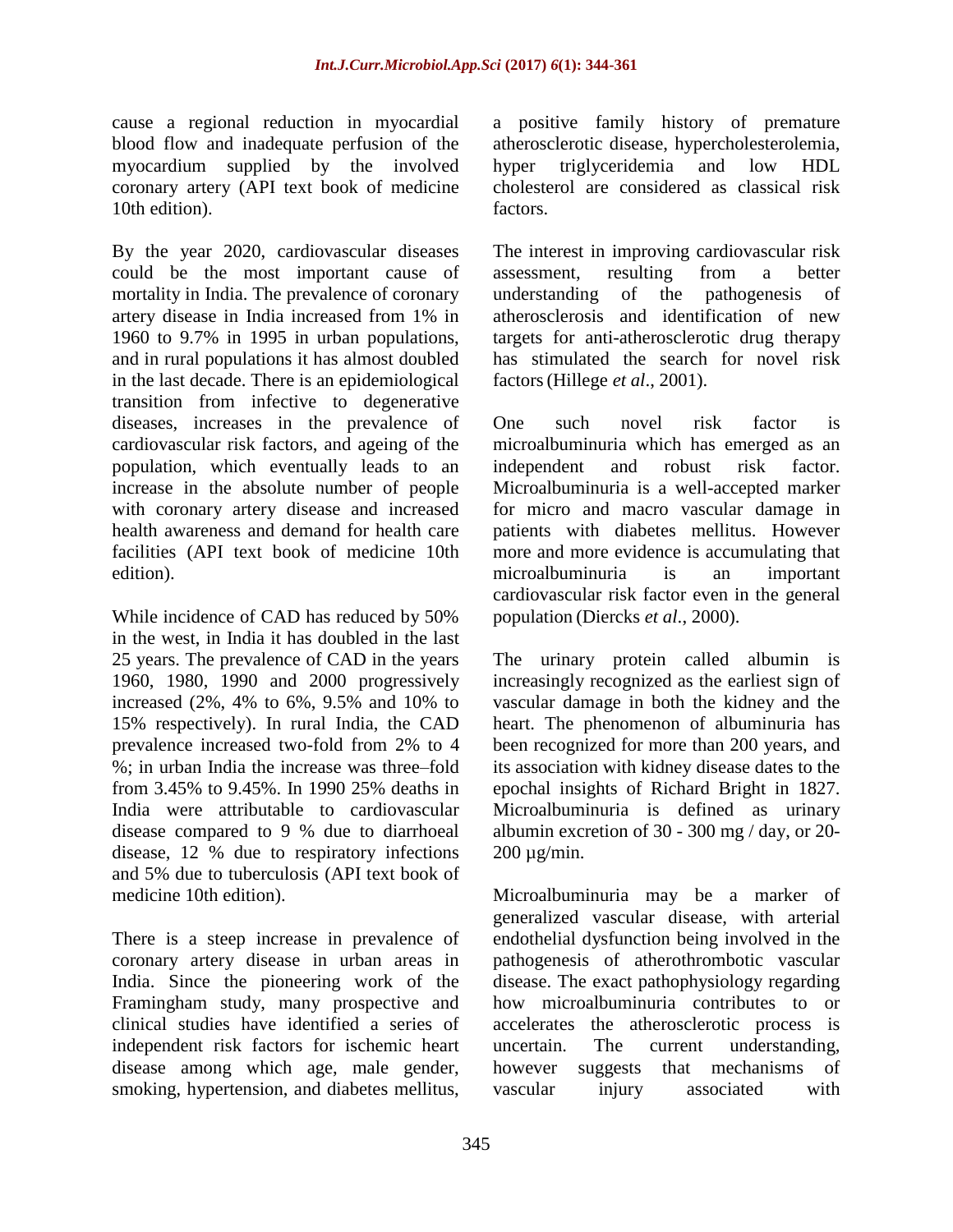microalbuminuria are different between those without diabetes who also have hypertension (Pedrinelli *et al*., 1994).

It is of interest that presence of microalbuminuria may even precede manifest diabetes and hypertension. Microalbuminuria may be considered one of the earliest manifestations of the insulin resistance syndrome. Indeed, it has been shown that the prevalence of microalbuminuria increases according to the number of components of the metabolic syndrome present. This raises doubt whether we should limit our screening strategies to those with known risk factors or preferably should screen the general population.

The importance of microalbuminuria as an independent predictor of progressive renal disease and cardiovascular mortality was thereafter realized in a number of prospective and epidemiological studies particularly in patients with diabetes and hypertension. In adults, the link between microalbuminuria, cardiovascular disease, and progressive renal disease is now well established in patients with systemic diseases including diabetes mellitus. Interestingly, microalbuminuria has also emerged to be an important risk factor for the development of cardiovascular disease, and all-cause mortality in the general population.

Arterial hypertension is, in some patients, associated with a subclinical increase of the albumin excretion in the urine (microalbuminuria), in spite of preserved renal function. In hypertensive patients microalbuminuria has often been related to an excess of atherosclerotic cardiovascular disease, which is more frequent in the hypertensive population, and to an increased level of atherosclerotic risk markers (Pedrinelli *et al*., 1994).

In a prospective population based study of hypertensives, that reports an independent predictive effect of microalbuminuria in the development of ischemic heart disease. Among hypertensive subjects screened within another Danish population study, the Copenhagen city heart study, we have described a cross sectional relation between urinary albumin excretion and IHD, confirming a previous report by another study done by Agrawal *et al*., Bigazzi *et al.,* analyzed data obtained from retrospectively selected hospital population of 141 hypertensives. They observed an unadjusted relative risk of 2.4 for the development of ischemic heart disease during a 7 year follow up among microalbuminuria patients.

In a study done in Danish medical research council and Danish heart foundation concluded that microalbuminuria is a marker of generalized vascular dysfunction (STENO HYPOTHESIS), elevated urinary albumin has also been demonstrated in non diabetic individuals and it has to be found associated with elevated blood pressure, dyslipidemia and high plasma insulin levels (obesity). Hypertension and dyslipidemia are both wellestablished risk factors for the development of cardiovascular disease.

In a study "Albuminuria and risk of cardiovascular events, death and heart failure in diabetic and non-diabetic individuals" Department of medicine, Hamilton Ontario where results indicate that any degree of albuminuria is a risk factor for cardiovascular events in individuals with or without Diabetes mellitus; The risk increases with Albumin – creatinine ratio, starting well below the cut off value of microalbuminuria. Screening for albuminuria identifies people at high risk for cardiovascular events.

Microalbuminuria is a cardinal sign and a warning to the physician about the problems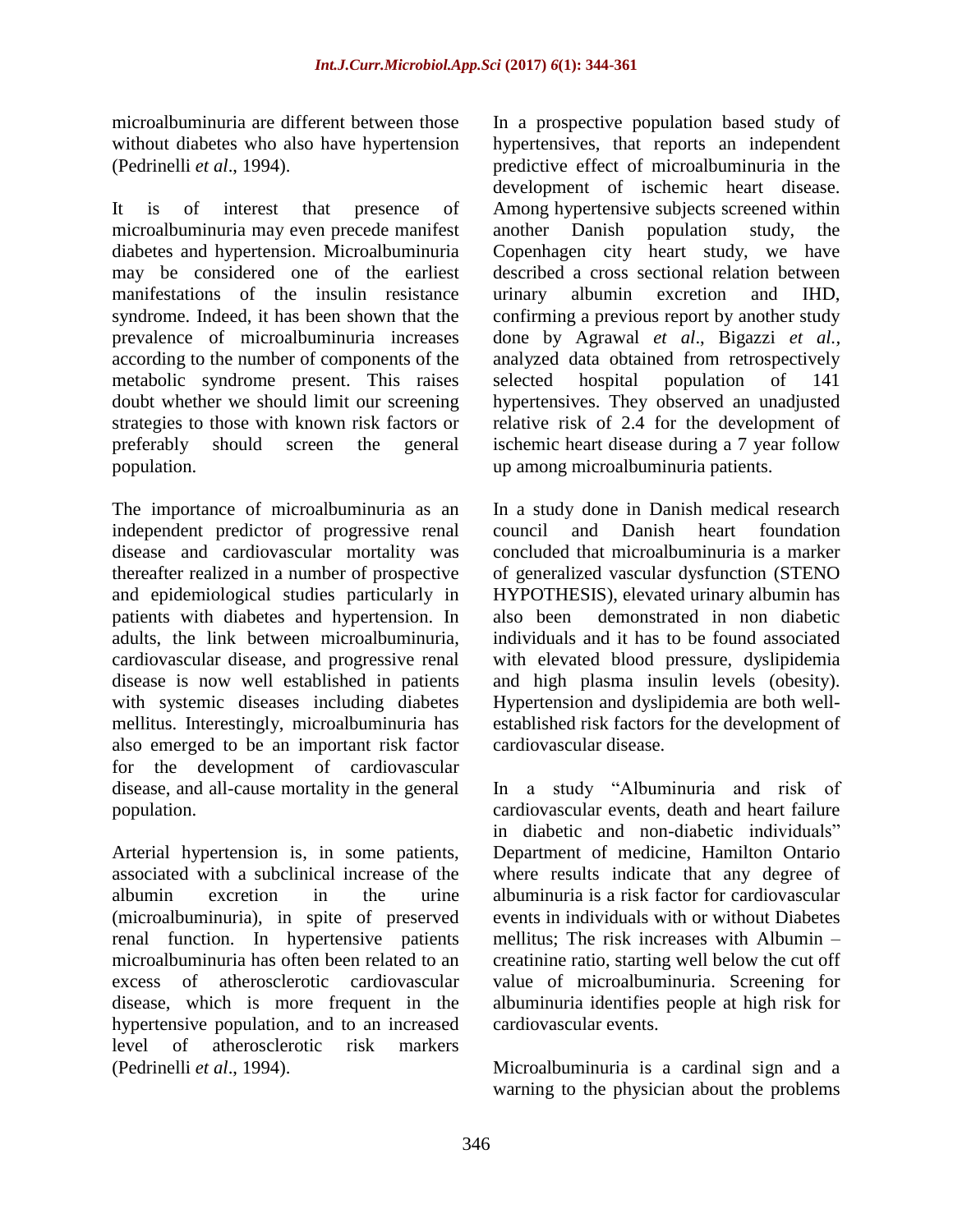of vascular wall. It is a reversible condition so that the person by adopting control measures to reverse MAU like losing weight by increased physical activity and diet changes can be safeguarded from the dreaded complications of cardiovascular and renal diseases in future life**.**

Microalbuminuria is an important cardiovascular and mortality risk factor, irrespective of diabetes or hypertension. It increases the relative risk of major cardiovascular events, even after adjustment for other cardiovascular risk factors. Risk increases with the albumin-to-creatinine ratio, starting well below the microalbuminuria cutoff. Multivariate analysis has shown that left ventricular (LV) hypertrophy is associated with a 1.6-fold higher prevalence of microalbuminuria, independent of age, systolic or diastolic blood pressure (BP), diabetes, gender, race, serum creatinine, or smoking status(Wachtell *et al*., 2002).

Thus, microalbuminuria, an integrated marker of cardiovascular risk, may be particularly effective to identify patients at higher absolute risk in whom preventive treatment will be more beneficial than patients with a lower absolute risk. Reduction of subclinical albuminuria as such may also represent a clinically relevant end-point worth being actively pursued by pharmacological treatment. Although no evidence is available in this regard, the antiproteinuric effect of ACE inhibitors or angiotensin II receptor blockers paralleled a better renal and cardiovascular prognosis in hypertensive patients with renal failure, either diabetic or not. The issue reminds, to some extent, the debate about cardiac hypertrophy, in which earlier hypotheses were a long time being proven, although, hopefully, we will have to wait less time to get an answer about nondiabetic microalbuminuria (Knight *et al*., 2003).

It was recently suggested that smoking, in addition to its well‐known cardiovascular consequences, could accelerate the progression of renal diseases. However, our understanding of the acute effects and long‐term influence of smoking on renal hemodynamics and albuminuria is poor, and many questions remain unanswered. Smoking was associated with excessive urinary albumin excretion in hypertensive subjects. In fact the prevalence of microalbuminuria was two-fold higher in lean, never treated hypertensive smokers than in non‐smokers. Similar results were also reported in normotensive subjects. Of note, the most important determinant of microalbuminuria is usually arterial pressure, especially when ambulatory arterial pressure is used.

Cigarette smoking causes a nicotine‐induced stimulation of the sympathetic nervous system (i.e. adrenaline and nor adrenaline release) that acutely increases arterial pressure and heart rate. The implication of the sympathetic nervous system in the acute renal vasoconstriction observed following nicotine gum administration was unlikely since arterial pressure and heart rate rose in both smokers and non‐smokers, whereas glomerular filtration rate and effective renal plasma flow decreased only in non‐smokers. Nevertheless, the sympathetic nervous system may play a role in the chronic renal effects of smoking.

Similar to type 1 and 2 Diabetics, nondiabetic smokers, hypertensive or not, tend to excrete more albumin. The first report by Gosling *et al.*, confirmed later on by other investigators, has recently been established by the Gubbio, HOPE and PREVEND studies, all showing an association independent of coexisting diabetes and hypertension. The finding is in line with the hypothesis of microalbuminuria as an expression of diffuse endothelial dysfunction, since smoke damages endothelial function, induces a chronic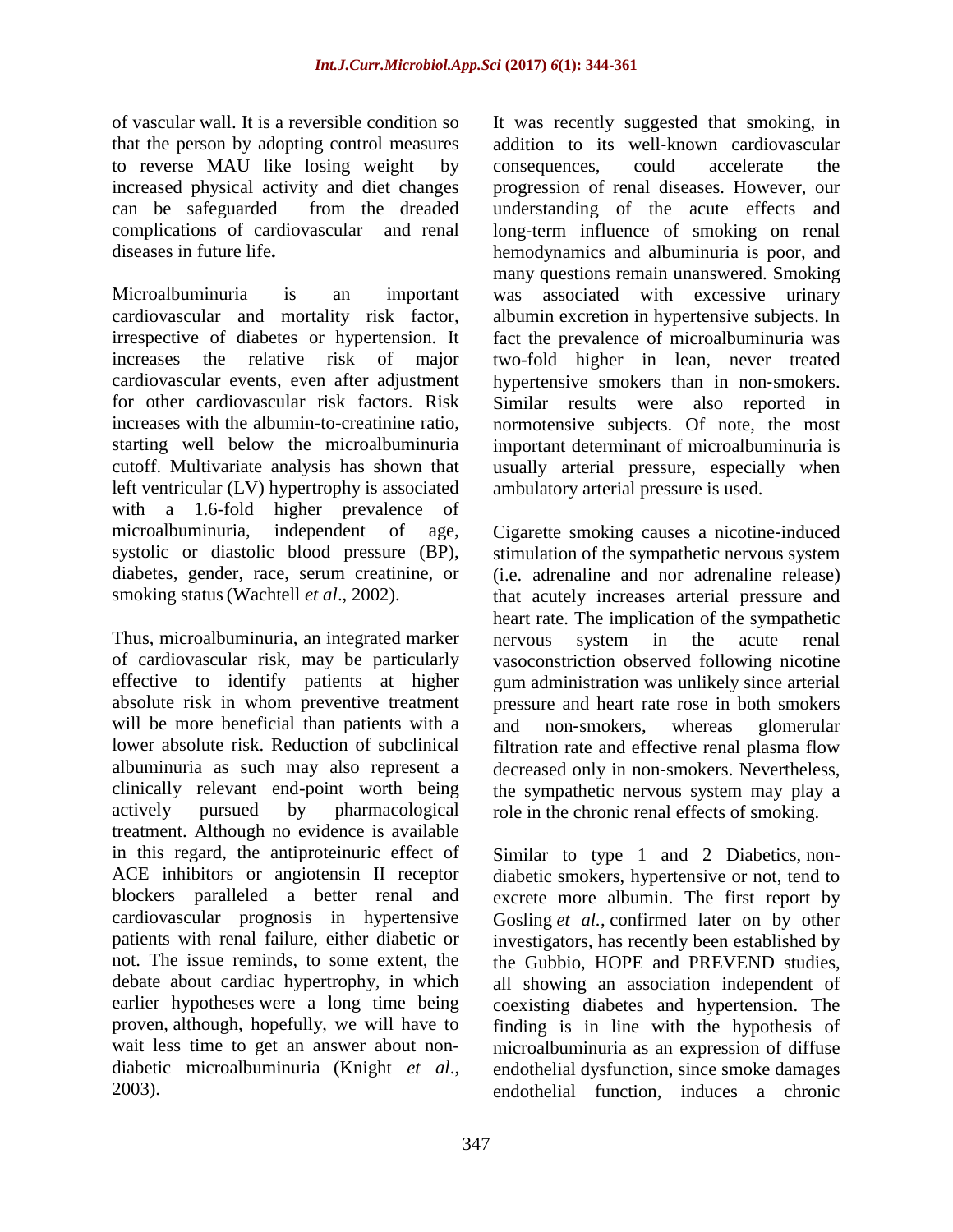subclinical inflammatory state and promotes atherosclerotic vascular disease, and may expose to higher risk of morbid events when coexisting with elevated urinary albumin excretion (Gerstein *et al*., 2000).

Microalbuminuria seems to reflect a state of patho-physiologic vascular dysfunction that makes an individual susceptible to organ damage. High levels of albuminuria may already be found in young children and reflect a normal physiologic variation in endothelial function associated with Cardiovascular and Renal risk at later age. Intervention strategies aimed at repairing this vascular function could be very useful not only in secondary but also in primary prevention. Albumin excretion levels may represent the primary marker for success of such therapies.

The main aim and objectives of this study includes, to estimate the prevalence of Microalbuminuria in non-diabetic patients with Coronary Artery Disease (CAD). And also study the association between Microalbuminuria and other risk factors for Coronary Artery Disease.

# **Materials and Methods**

# **Study Design**

Observational cross sectional study

# **Study Subjects**

Sixty non diabetic subjects of both sexes with coronary artery disease admitted as inpatients in Meenakshi Medical College Hospital & Research Institute in Kanchipuram during the study period between February 2014 – September 2015 were included.

# **Inclusion Criteria**

- CAD patients based on Coronary Angiogram

- Both sexes
- Non-diabetic patients

## **Exclusion Criteria**

- Diabetes Mellitus
- Congestive cardiac failure as presentation
- Female patients with vaginal discharge
- Urine showing
	- o Macroalbuminuria (dipstick positive)
	- $\circ$  RBC`s > 50/µl
	- $\circ$  Leucocytes  $> 75/\mu l$

# **Sampling Method**

Non-diabetic, CAD patients were included till sample size is achieved from February 2014 - September 2015.

The patients were given a container for collection of urine over 24 hours which was sent for the estimation of Albumin level by immunoturbidimetry method.

In this study, only in patients who were diagnosed to have CAD by Coronary angiogram using Philips - Allura Xper FD10 Cardiovascular X-ray system in our Cath lab were selected.

# **Method of Study**

After getting ethical clearance from the Institutional Ethical Committee, study was started from February 2014. Patients who fit in the inclusion and exclusion criteria were explained about the study and a written consent was obtained from those who were willing to participate in the study. All the needed information was collected using a pre tested semi structured questionnaire. Investigations were carried out in each case. Study was done with reference to risk factors like age, gender, smoking, obesity, hypertension and dyslipidemia.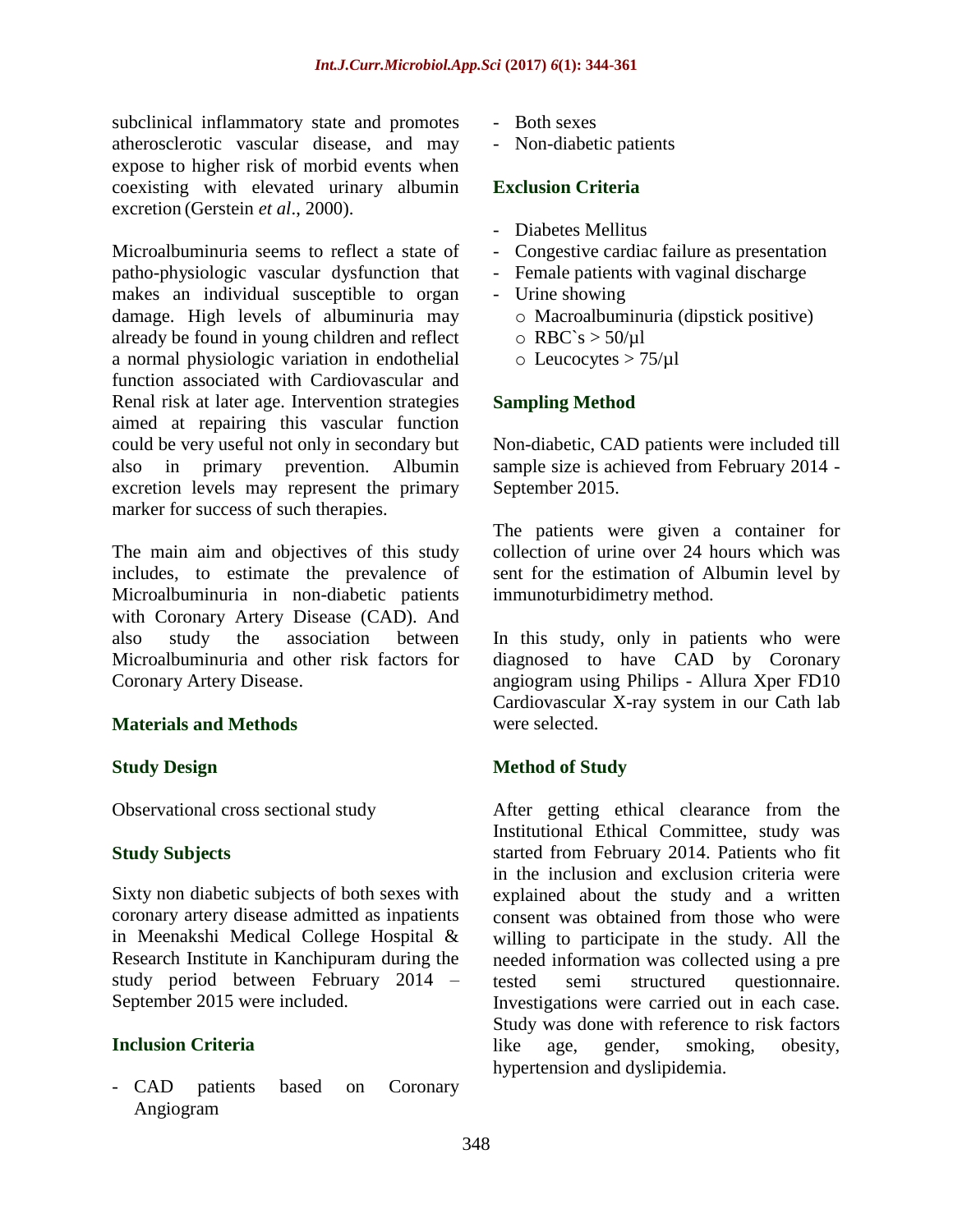#### **Statistical Methods**

Data was entered into Microsoft excel data sheet and was analyzed using SPSS 22 version software. Categorical data was represented in the form of Frequencies and proportions. Chi-square was used as test of significance. Continuous data was represented as mean and standard deviation. Independent t-test was used as test of significance to identify the mean difference between two groups. p-value <0.05 was considered as statistically significant.

#### **Results and Discussion**

Sixty cases of CAD without Diabetes mellitus were included in this study.

Albuminuria has been identified as a lifethreatening renal and cardiovascular risk profile. This important diagnostic parameter can not only predict renal or concurrent renal and cardiovascular adverse events in high-risk patients, such as diabetics and hypertensive patients (ranging from 10 to 40%), but can also be frequently found in seemingly healthy subjects, with an overall prevalence of 5 to 7% in normal individuals.

In spite of the observed link between microalbuminuria and cardiovascular disorders, its pathophysiological mechanisms responsible for progression of cardiac dysfunction or heart failure have been largely unknown.

Majority of subjects were in the age group 51 to 60 yrs  $(40\%)$ , followed by > 60 years (30%), 41 to 50 years (20%) and  $< 40$  years (10%). Age distribution suggests that CAD is more common after 50 years. There was significant difference in proportions (Table 1). In the present study, majority of subjects were males (78.3%) and 21.7% were females. This observation was statistically significant (Table 2).

Table 3 reveals that 66.7% of CAD subjects had positive family history of CAD. This observation was statistically significant. As observed from Table 4, 58.3% had history of smoking, there was no significant difference in proportions.

|     |                | <b>Frequency</b>       | $\frac{0}{0}$ |
|-----|----------------|------------------------|---------------|
|     | $< 40$ years   |                        | 10.0%         |
|     | 41 to 50 years | 12                     | 20.0%         |
| Age | 51 to 60 years | 24                     | 40.0%         |
|     | $> 60$ years   | 18                     | 30.0%         |
|     | Total          | 60                     | 100.0%        |
|     | Mean Age       | 55.13 $\pm$ 9.95 years |               |

### **Table.1** Age distribution of subjects

 $\chi$  2 = 12, df = 3, p = 0.0074\*

|        |                                                | <b>Frequency</b> | $\frac{6}{9}$ |
|--------|------------------------------------------------|------------------|---------------|
|        | Female                                         |                  | 21.7          |
| Gender | Male                                           |                  | 78.3          |
|        | Total                                          | 60               | 100.0         |
|        | $\mu$ 2 = 10 15 df = 1 $\mu$ $\lambda$ 0.0001* |                  |               |

 $\chi$  2 = 18.15, df = 1, p < 0.0001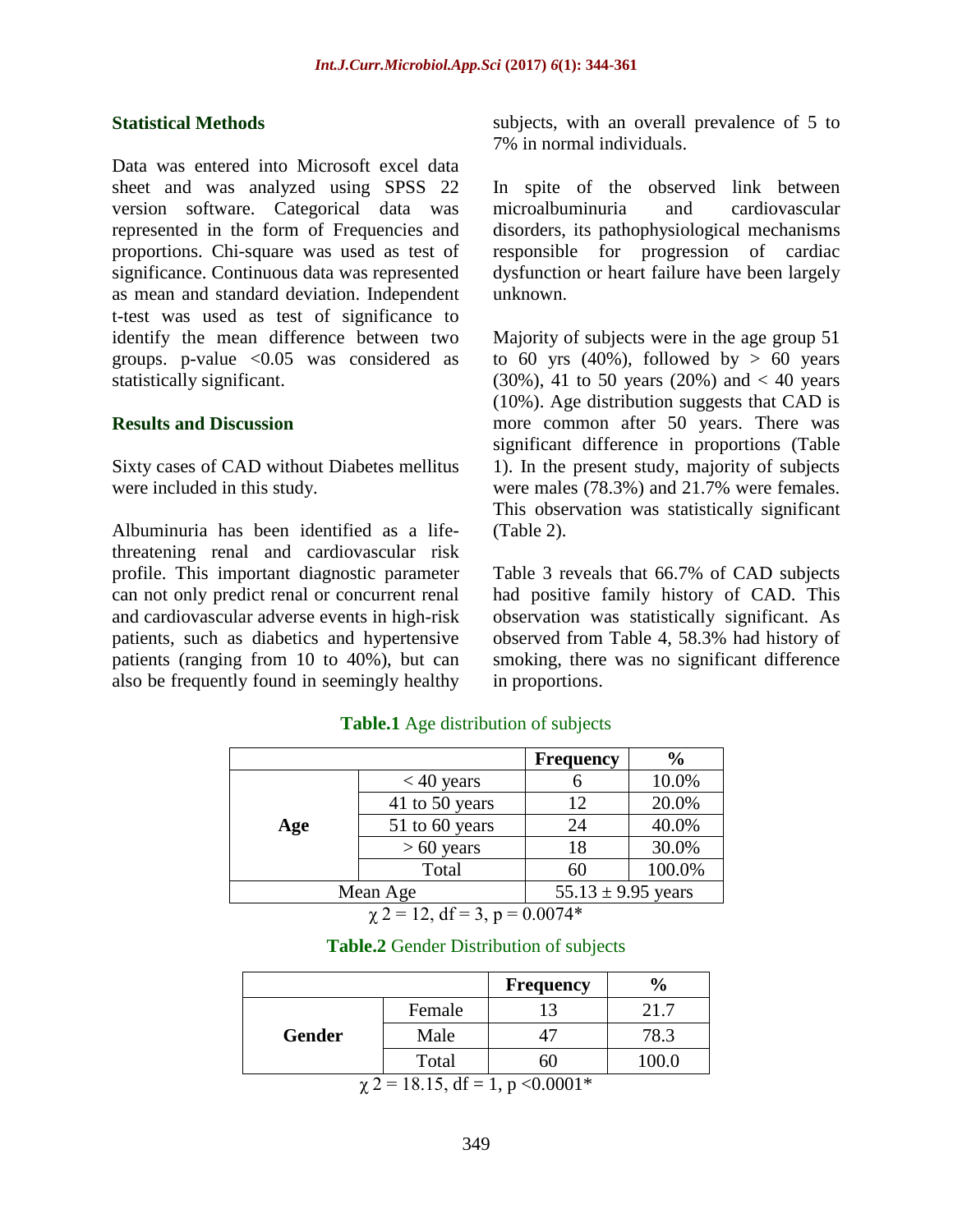#### *Int.J.Curr.Microbiol.App.Sci* **(2017)** *6***(1): 344-361**

|                                       |       | <b>Frequency</b> | <b>Percent</b> |  |  |
|---------------------------------------|-------|------------------|----------------|--|--|
|                                       | No    |                  | 33.3           |  |  |
| <b>Family H/o CAD</b>                 | Yes   |                  | 66.7           |  |  |
|                                       | Total | 60               | 100.0          |  |  |
| $\chi$ 2 = 6.017, df = 1, p = 0.0142* |       |                  |                |  |  |

#### **Table.3** Family History of CAD in Subjects

### **Table.4** Smoking History in subjects

|                                             |       | <b>Frequency</b> | <b>Percent</b> |  |  |  |
|---------------------------------------------|-------|------------------|----------------|--|--|--|
|                                             | No    |                  |                |  |  |  |
| <b>Smoking</b>                              | Yes   | 35               | 58.3           |  |  |  |
|                                             | Total | ωO               |                |  |  |  |
| $\therefore$ 2 = 1.250 $\pm$ 1 = 1 = 0.2452 |       |                  |                |  |  |  |

 $\chi$  2 = 1.350, df = 1, p = 0.2453

Majority of CAD subjects were overweight (76.7%) and 18.3% were obese. This observation in difference in proportions among CAD subjects was statistically significant (Table 5).

The results presented in Table 6 show 61.7% of subjects with hypertension and 38.3%

without hypertension. This observation was not statistically significant.

Prevalence of Microalbuminuria among CAD patients without diabetes was 88.3%. This observation was statistically significant. Mean Microalbumin levels was  $56.9 \pm 30.4$  mg (Table 7).

# **Frequency Percent BMI** 18.5 to 22.9 Normal 3 5.0 23 to 27.5 Overweight 46 76.7  $> 27.5$  Obese 11 18.3 Total 60 100.0 Mean BMI 25.89  $\pm 2.24$

# **Table.5** Distribution of subjects according to BMI

 $\chi$  2 = 52.3, df = 1, p < 0.001\*

### **Table.6** Distribution of Subjects according to History of Hypertension

|            |                                           | Frequency | Percent |
|------------|-------------------------------------------|-----------|---------|
|            | No                                        | $\cap$    | 38.3    |
| <b>HTN</b> | Yes                                       | 27        |         |
|            | Total                                     | ы         | 100.0   |
|            | 0.017.10<br>0.002<br>$\blacktriangleleft$ |           |         |

 $\chi$  2 = 2.817, df = 1, p = 0.093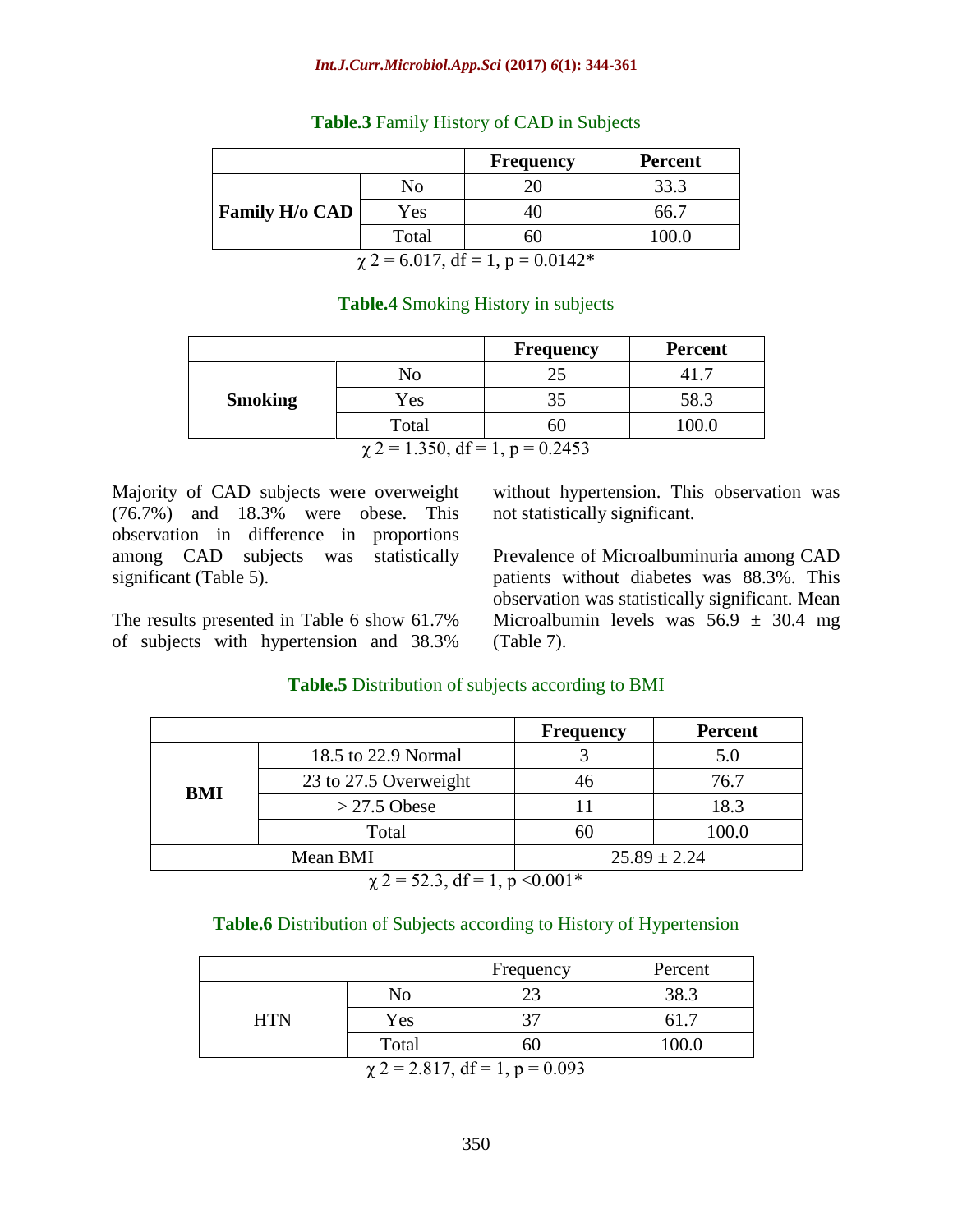|                     |                                           | <b>Frequency</b> | $\frac{6}{6}$   |
|---------------------|-------------------------------------------|------------------|-----------------|
|                     | Absent $(30 \text{ mg})$                  |                  | 11.7%           |
| Micro albuminuria   | Present $(30 \text{ to } 300 \text{ mg})$ |                  | 88.3%           |
| Mean Albumin Levels |                                           |                  | $56.9 \pm 30.4$ |

|  |  | <b>Table.7</b> Prevalence of Micro albuminuria among CAD subjects |  |
|--|--|-------------------------------------------------------------------|--|
|  |  |                                                                   |  |

 $\chi$  2 = 33.75, df = 1, p < 0.001\*

Table.8 shows the various quantitative variables considered in the present study. The mean Microalbuminuria was found to be 56.9.

There was no significant association between Age and Microalbuminuria among CAD subjects in the study (Table 9). Odds ratio was 2.83, i.e.  $> 50$  years are at 2.83 times higher risk for Microalbuminuria than < 50 years, but risk was not statistically significant. As observed from the results shown in Table 10 that there was no significant association between Gender and Microalbuminuria among CAD subjects in the study. Odds ratio was 3.225, i.e., Males are at 3.225 time higher risk for Microalbuminuria than Females, but the risk was not statistically significant (Table 10). There was no significant association between Family H/O CAD and Micro albuminuria among CAD subjects in the study (Table 11). Odds ratio was 3.083,

i.e. CAD subjects with Family H/O CAD are at 3.083 time higher risk for Micro albuminuria than without Family H/O CAD, but risk was not statistically significant.

In the present study, there was a significant association between Smoking and Microalbuminuria among CAD subjects. Odds ratio was 10.74, i.e. Smokers are at 10.74 time higher risk for icroalbuminuria than Nonsmokers, and this observation was highly statistically significant (Table 12).

There was no significant association between BMI and Microalbuminuria among CAD subjects in the study (Table 13). Odds ratio was 1.19, i.e. CAD subjects with BMI >23 are at 1.19 time higher risk for Microalbuminuria than subjects with  $BMI < 23$ , but risk was not statistically significant.

| <b>Parameters</b>              | <b>Mean</b> | <b>SD</b> |
|--------------------------------|-------------|-----------|
| Height                         | 164.63      | 6.57      |
| Weight                         | 70.18       | 5.91      |
| <b>BMI</b> (Body Mass Index)   | 25.90       | 2.24      |
| SBP (Systolic blood pressure)  | 144.77      | 16.75     |
| DBP (Diastolic blood pressure) | 89.53       | 10.27     |
| FBS (Fasting Blood Sugar)      | 94.27       | 9.19      |
| <b>Total Cholesterol</b>       | 164.43      | 39.19     |
| TG (Triglyceride)              | 130.28      | 73.61     |
| HDL (High Density Lipoprotein) | 35.82       | 8.32      |
| LDL (Low density Lipoprotein)  | 95.82       | 41.19     |
| Microalbuminuria               | 56.90       | 30.43     |

# **Table.8** Mean and Standard Deviation of Quantitative Variables in the Study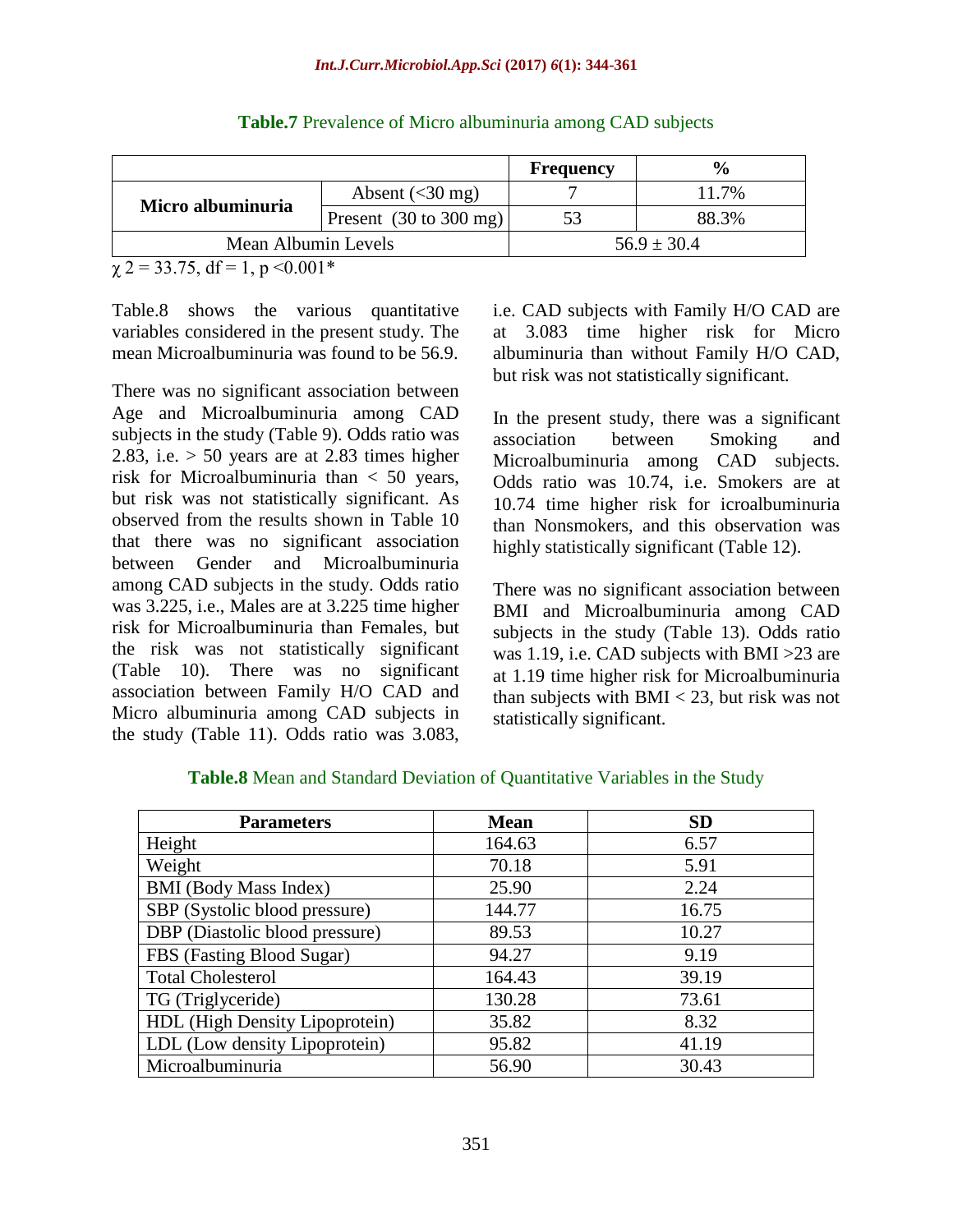|                   |                |                                                                                     |                | Microalbuminuria |       |       |                                                           |
|-------------------|----------------|-------------------------------------------------------------------------------------|----------------|------------------|-------|-------|-----------------------------------------------------------|
| <b>Parameters</b> |                | <b>Present</b> (30 to 300 mg) $ P$ value $Q$ Odds Ratio<br>Absent $(30 \text{ mg})$ |                |                  |       |       |                                                           |
|                   |                | <b>Frequency</b>                                                                    | $\frac{6}{10}$ | <b>Frequency</b> | $\%$  |       |                                                           |
|                   | $<$ 40 years   |                                                                                     | 0.0%           |                  | 11.3% |       |                                                           |
|                   | 41 to 50 years |                                                                                     | 14.3%          |                  | 20.8% | 0.317 | $\begin{bmatrix} 2.83 & (0.3158, \\ 25.42) \end{bmatrix}$ |
| Age               | 51 to 60 years |                                                                                     | 71.4%          | 19               | 35.8% |       |                                                           |
|                   | $> 60$ years   |                                                                                     | 14.3%          |                  | 32.1% |       |                                                           |

# **Table.9** Association between Microalbuminuria and Age in CAD subjects

**Table.10** Association between Microalbuminuria and Gender in CAD subjects.

| <b>Parameters</b> |             | Absent $(30 \text{ mg})$ |               | Present $(30 to 300 mg)$ |               |       | <b>P</b> value Odds Ratio |
|-------------------|-------------|--------------------------|---------------|--------------------------|---------------|-------|---------------------------|
|                   |             | <b>Frequency</b>         | $\frac{6}{6}$ | <b>Frequency</b>         | $\frac{0}{0}$ |       |                           |
|                   | Female      |                          | 42.9%         |                          | 18.9%         |       | 3.225                     |
| <b>Gender</b>     | <b>Male</b> | 4                        | 57.1%         | 43                       | 81.1%         | 0.148 | (0.621)<br>16.75          |

## **Table.11** Association between Microalbuminuria and Family H/O CAD in CAD subjects.

| <b>Parameters</b>     |                |                          | Microalbuminuria |                  | P value   Odds Ratio |                                                     |                   |
|-----------------------|----------------|--------------------------|------------------|------------------|----------------------|-----------------------------------------------------|-------------------|
|                       |                | Absent $(30 \text{ mg})$ |                  |                  |                      | <b>Present</b><br>$(30 \text{ to } 300 \text{ mg})$ |                   |
|                       |                | Frequency                | $\frac{6}{9}$    | <b>Frequency</b> | $\frac{6}{9}$        |                                                     |                   |
|                       | N <sub>0</sub> |                          | 57.1%            | 16               | 30.2%                |                                                     | 3.083             |
| <b>Family H/O CAD</b> | <b>Yes</b>     | 3                        | 42.9%            | 37               | 69.8%                | 0.155                                               | (0.6178,<br>15.39 |

## **Table.12** Association between Microalbuminuria and Smoking in CAD subjects.

| <b>Parameters</b> |    |                                     | <b>Microalbuminuria</b> |                                                     | <b>Odds Ratio</b> |           |                   |
|-------------------|----|-------------------------------------|-------------------------|-----------------------------------------------------|-------------------|-----------|-------------------|
|                   |    | <b>Absent</b><br>$(<30 \text{ mg})$ |                         | <b>Present</b><br>$(30 \text{ to } 300 \text{ mg})$ |                   |           | <b>P</b> value    |
|                   |    | <b>Frequency</b>                    | $\frac{6}{9}$           | <b>Frequency</b>                                    | $\frac{6}{9}$     |           |                   |
| Yes               |    |                                     | 14.3%                   | 34                                                  | 64.2%             | $0.012**$ | $10.74 * (1.202,$ |
| <b>Smoking</b>    | No |                                     | 85.7%                   | 19                                                  | 35.8%             |           | 95.94)            |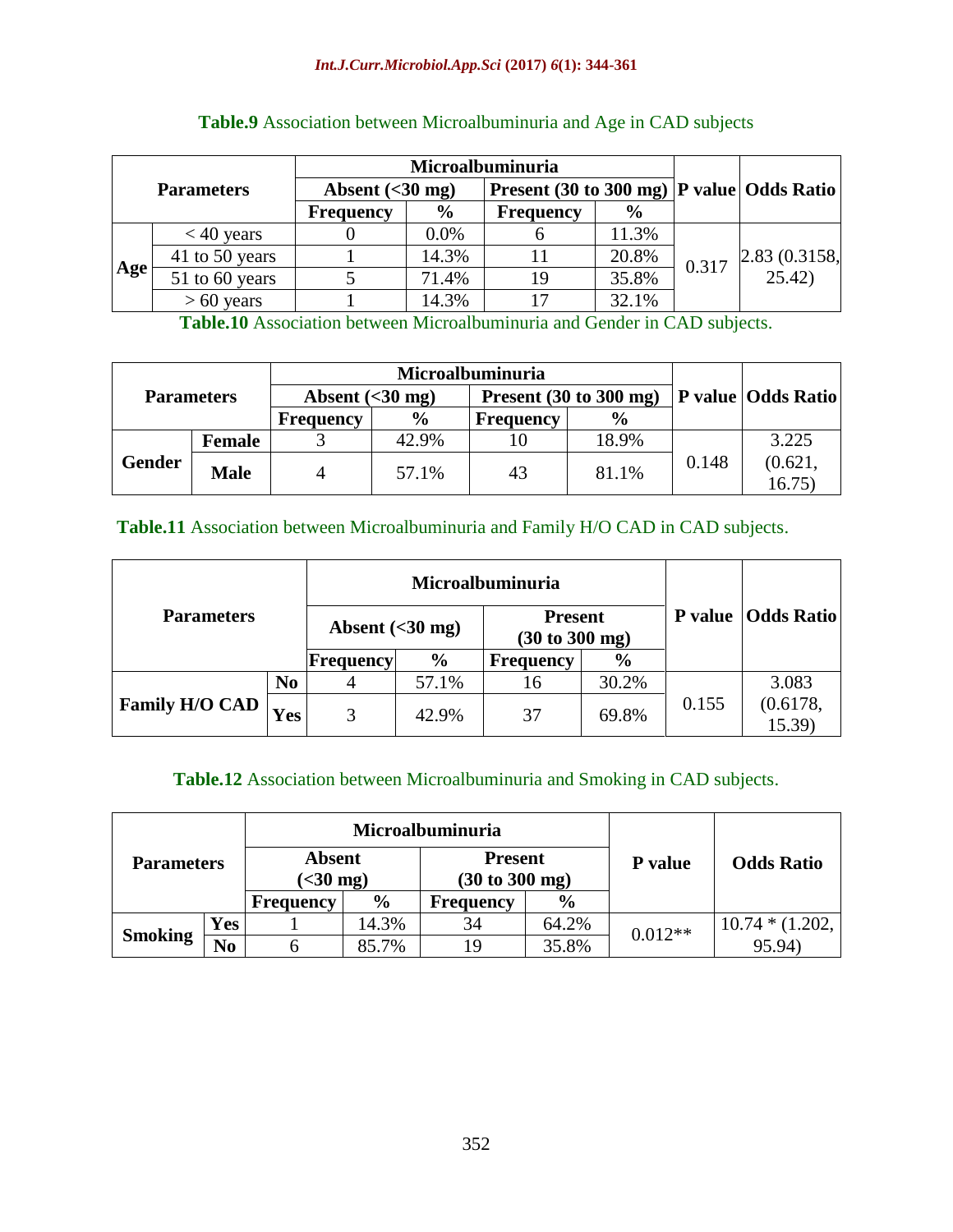| <b>Parameters</b> |                       | Microalbuminuria                    |               |                                                     |               |         |                   |  |
|-------------------|-----------------------|-------------------------------------|---------------|-----------------------------------------------------|---------------|---------|-------------------|--|
|                   |                       | <b>Absent</b><br>$(<30 \text{ mg})$ |               | <b>Present</b><br>$(30 \text{ to } 300 \text{ mg})$ |               | P value | Odds<br>Ratio     |  |
|                   |                       | <b>Frequency</b>                    | $\frac{6}{6}$ | <b>Frequency</b>                                    | $\frac{6}{6}$ |         |                   |  |
|                   | $<$ 18.5 Underweight  |                                     | 0.0%          |                                                     | 0.0%          |         | 1.19              |  |
| <b>BMI</b>        | 18.5 to 22.9 Normal   |                                     | 0.0%          |                                                     | 5.7%          | 0.759   |                   |  |
|                   | 23 to 27.5 Overweight |                                     | 85.7%         | 40                                                  | 75.5%         |         | (0.053,<br>26.33) |  |
|                   | $>$ 27.5 Obese        |                                     | 14.3%         |                                                     | 18.9%         |         |                   |  |

## **Table.13** Association between Microalbuminuria and BMI in CAD subjects

The association between Hypertension and Microalbuminuria among CAD subjects in the study was observed to be statistically significant. Odds ratio was 32.38, i.e. Hypertensive subjects are at 32.38 time higher risk for Microalbuminuria than Non hypertensive subjects, and this observation was highly statistically significant (Table 14).

The results of the present research indicated in Table 15 reveal that there was no significant association between Total cholesterol and Microalbuminuria among CAD subjects. Odds ratio was 0.44, i.e. CAD subjects with Total cholesterol <200 mg/dl were protected from Microalbuminuria than subjects with Total cholesterol > 200mg/dl, but it was not statistically significant.

There was no significant association between Triglyceride and Microalbuminuria among CAD subjects in the study. Odds ratio was 2.83, i.e. CAD subjects with TG >150 mg/dl are at 2.83 times higher risk for Microalbuminuria than subjects with  $TG < 150$  mg/sl, but risk was not statistically significant (Table 15).

# **Table.14** Association between Microalbuminuria and Hypertension in CAD subjects

| <b>Parameters</b> |     |                                     | Microalbuminuria |                                  |               |            |                   |  |
|-------------------|-----|-------------------------------------|------------------|----------------------------------|---------------|------------|-------------------|--|
|                   |     | <b>Absent</b><br>$(<30 \text{ mg})$ |                  | <b>Present</b><br>(30 to 300 mg) |               | P value    | <b>Odds Ratio</b> |  |
|                   |     | <b>Frequency</b>                    | $\%$             | <b>Frequency</b>                 | $\frac{6}{9}$ |            |                   |  |
|                   | Yes |                                     | 0.0%             | 37                               | 69.8%         |            | $32.38*$          |  |
| <b>HTN</b>        | No  |                                     | 100.0%           | 16                               | 30.2%         | $< 0.001*$ | (1.732,<br>605.2  |  |

# **Table.15** Association between Microalbuminuria and Total Cholesterol in CAD subjects

| <b>Parameters</b>  |                  |                                     |               |                                                     |               |         |                |
|--------------------|------------------|-------------------------------------|---------------|-----------------------------------------------------|---------------|---------|----------------|
|                    |                  | <b>Absent</b><br>$(<30 \text{ mg})$ |               | <b>Present</b><br>$(30 \text{ to } 300 \text{ mg})$ |               | P value | Odds<br>ratio  |
|                    |                  | <b>Frequency</b>                    | $\frac{6}{9}$ | <b>Frequency</b>                                    | $\frac{6}{9}$ |         |                |
| <b>Total</b>       | $<$ 200<br>mg/dl |                                     | 71.4%         | 45                                                  | 84.9%         | 0.369   | 0.44<br>(0.07, |
| <b>Cholesterol</b> | > 200<br>mg/dl   | 2                                   | 28.6%         |                                                     | 15.1%         |         | 2.69)          |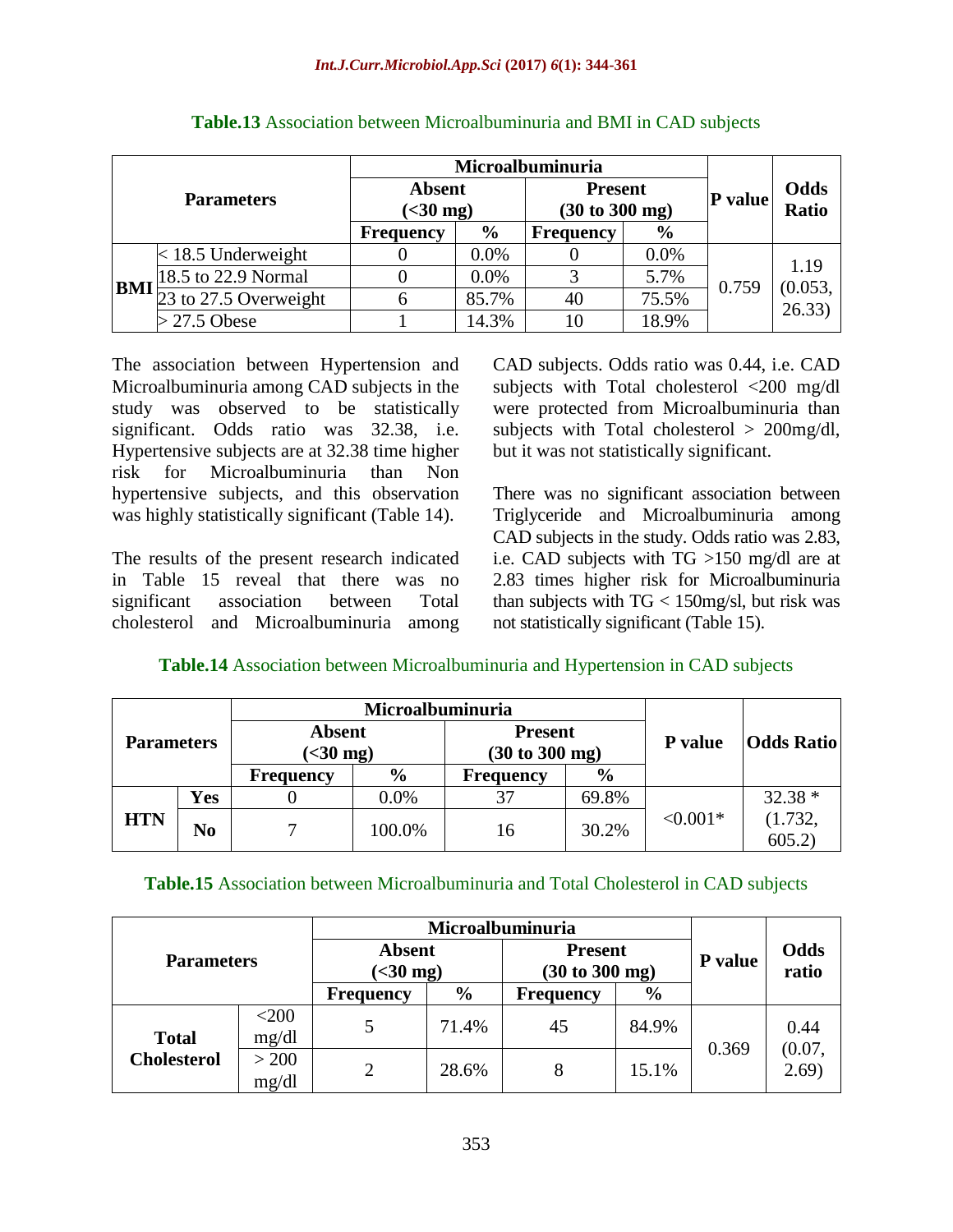| <b>Parameters</b> |                | Microalbuminuria                    |               |                                                     |               |         |                  |
|-------------------|----------------|-------------------------------------|---------------|-----------------------------------------------------|---------------|---------|------------------|
|                   |                | <b>Absent</b><br>$(<30 \text{ mg})$ |               | <b>Present</b><br>$(30 \text{ to } 300 \text{ mg})$ |               | P value | Odds<br>Ratio    |
|                   |                | <b>Frequency</b>                    | $\frac{6}{6}$ | <b>Frequency</b>                                    | $\frac{6}{9}$ |         |                  |
|                   | < 150<br>mg/dl | h                                   | 85.7%         | 36                                                  | 67.9%         | 0.334   | 2.83             |
| Triglyceride      | > 150<br>mg/dl |                                     | 14.3%         | 17                                                  | 32.1%         |         | (0.31,<br>25.42) |

There was no significant association between HDL and Microalbuminuria among CAD subjects in the study. Odds ratio was 2.042, i.e. CAD subjects with HDL <40 in Females and  $< 50$  in males are at 2.042 times higher risk for Microalbuminuria than subjects with Normal HDL levels, but risk was not statistically significant (Table 17).

Table 18 shows that there was no significant association between LDL and Microalbuminuria among CAD subjects in the present study. Odds ratio was 0.76, i.e. CAD subjects with  $LDL > 150$  mg/dl are at 0.76 time higher risk for Microalbuminuria than subjects with  $LDL < 150$  mg/dl, but risk was not statistically significant.

# **Table.17** Association between Microalbuminuria and HDL in CAD subjects

| <b>Parameters</b> |                 |                                     | Microalbuminuria |                                  |               |                |                   |  |
|-------------------|-----------------|-------------------------------------|------------------|----------------------------------|---------------|----------------|-------------------|--|
|                   |                 | <b>Absent</b><br>$(<30 \text{ mg})$ |                  | <b>Present</b><br>(30 to 300 mg) |               | <b>P</b> value | <b>Odds Ratio</b> |  |
|                   |                 | <b>Frequency</b>                    | $\frac{6}{9}$    | <b>Frequency</b>                 | $\frac{6}{9}$ |                |                   |  |
| <b>HDL</b>        | <b>Abnormal</b> |                                     | 85.7%            | 49                               | 92.5%         | 0.544          | 2.042(0.19,       |  |
|                   | Normal          |                                     | 14.3%            |                                  | 7.5%          |                | 21.4)             |  |

| <b>Table.18</b> Association between Microalbuminuria and LDL in CAD subjects |  |
|------------------------------------------------------------------------------|--|
|------------------------------------------------------------------------------|--|

|                   |                     |                                   | Microalbuminuria |                  | <b>Odds Ratio</b> |       |                                                     |  |
|-------------------|---------------------|-----------------------------------|------------------|------------------|-------------------|-------|-----------------------------------------------------|--|
| <b>Parameters</b> |                     | <b>Absent</b><br>$\approx$ 30 mg) |                  |                  |                   |       | <b>Present</b><br>$(30 \text{ to } 300 \text{ mg})$ |  |
|                   |                     | <b>Frequency</b>                  | $\frac{6}{9}$    | <b>Frequency</b> | $\frac{0}{0}$     |       |                                                     |  |
| <b>LDL</b>        | $< 150$ mg/dl       |                                   | 85.7%            |                  | 88.7%             | 0.818 | 0.76(0.07,                                          |  |
|                   | $150 \text{ mg/dl}$ |                                   | 14.3%            |                  | 11.3%             |       | 7.49                                                |  |

# **Age distribution**

In this study majority of subjects were in the age group 51 to 60 yrs (40%), followed by >60 years (30%), 41 to 50 years (20%) and <40 years (10%). This suggests that CAD is more common after 50 years of age. There was significant difference in proportions. The Mean age recorded in the present study was 55.13  $\pm$  9.95 years which is very close the results of  $56 \pm 8$ ,  $55 \pm 13$  and  $57 \pm 10.1$  years recorded by Hyo Eun Park *et al*., (2012), Diercks *et al*., (2000) and Donal *et al*., (1993) respectively.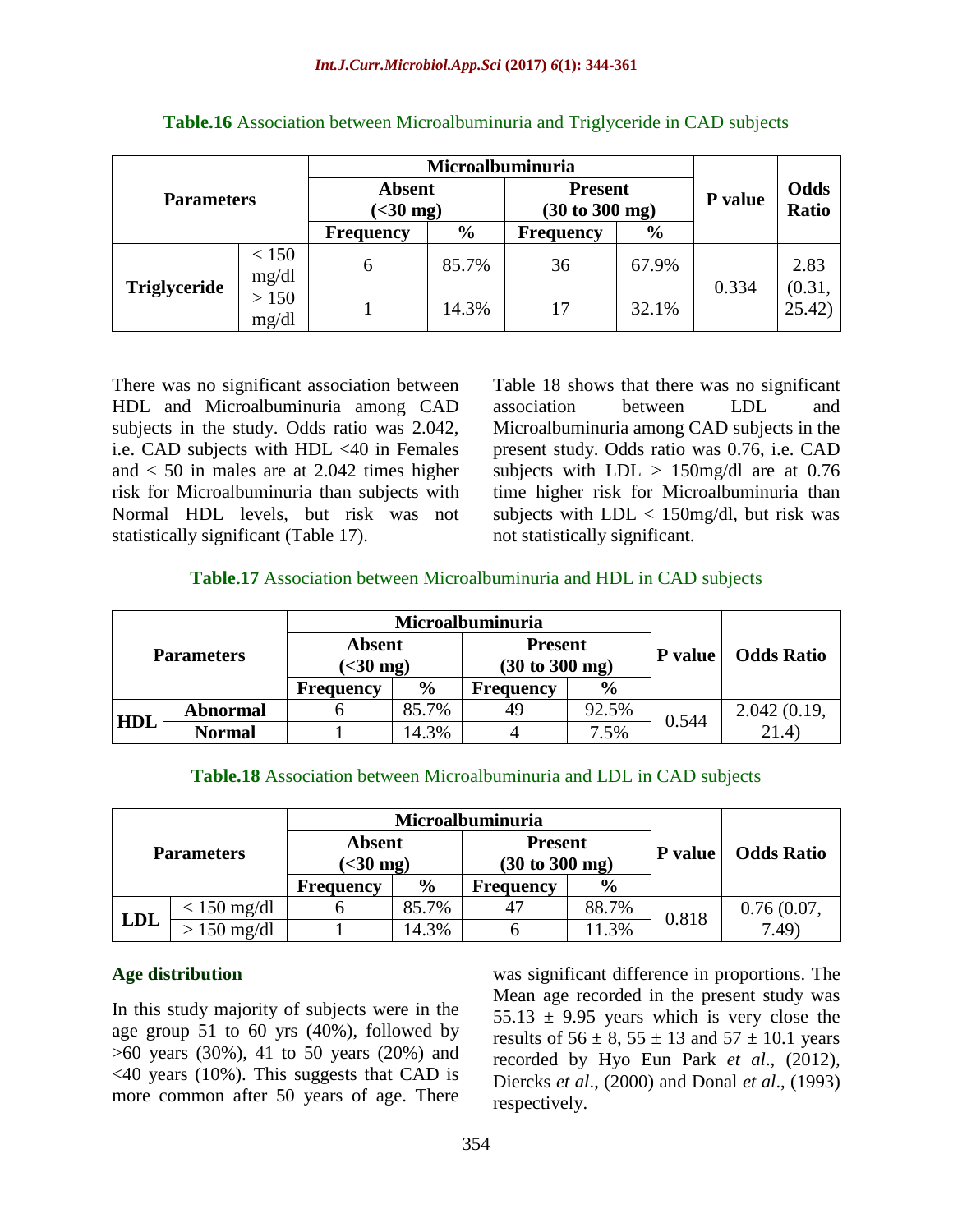# **Gender Distribution**

In this study majority of subjects were males (78.3%) and rest were females (21.7%). This observation was statistically significant  $(p<0.0001)$ . Similarly in the following studies the prevalence is more among males. Similar studies in case of males have already been reported by Hilal *et al*., (2015) (76%) Donal *et al*., (1993) (84%) The above mentioned studies also showed the higher prevalence of CAD in males.

# **Family history of CAD**

In our study, 66.7% of CAD subjects had family history of CAD. There was no significant association between Family H/O. CAD and Microalbuminuria among CAD subjects in the study. Odds ratio was 3.083, i.e. CAD subjects with Family history of CAD are at 3.083 time higher risk for Microalbuminuria than without Family H/O CAD. This observation is statistically significant. There is a variation among similar studies. The family history of CAD was 24.3, 30.7 and 65.0% as reported by Donal *et al*., (1993), Diercks *et al*., (2000) and Vida Nesar *et al*., (2009) respectively. Donal *et al.,* obtained positive results of family history of CAD similar to present study, whereas Diercks *et al.,* and Vida Nesar *et al.,* couldn't obtain similar results.

# **Smoking**

In this study 58.3% of subjects had history of smoking but there was no significant difference in proportions. There was significant association between Smoking and Microalbuminuria among CAD subjects in the study. Odds ratio was 10.74, i.e. Smokers are at 10.74 time higher risk for Microalbuminuria than Nonsmokers, and this observation was highly statistically significant. Klausen *et al.,* (2004) also

reported very close results of 58% smoking history among subjects. However, in a similar study, Dierecks *et al.,* (2000) found lower smoking history of 47% among the subjects.

# **BMI**

There was no significant association between BMI and Microalbuminuria among CAD subjects in the study. Odds ratio was 1.19, i.e. CAD subjects with BMI >23 are at 1.19 time higher risk for Microalbuminuria than subjects with BMI <23, but risk was not statistically significant. Similar results of BMI above 23.0 was also reported by Hyo Eun park *et al*., (2012), Klausen *et al*., (2004) and Dierecks *et al*., (2000).

# **Hypertension**

In this study there was significant association between Hypertension and Microalbuminuria among CAD subjects in the study. 69.8% hypertensive subjects and 30.2% normotensive subjects had microalbuminuria. Odds ratio was 32.38, i.e. Hypertensive subjects are at 32.38 time higher risk for Microalbuminuria than Non hypertensive subjects, and this observation was highly statistically significant.

Similar to the present study, Damsgaard *et al.,* and Yudkin *et al.,* demonstrated significant association between Hypertension and Microalbuminuria. But studies done by Klausen *et al.,* and Hilal *et al.,* couldn't confirm the significant association between the two. This study shows 30.2% of nondiabetic, non-hypertensive patients had significant microalbuminuria.

# **Lipid Profile**

In my study there was no significant association between Total cholesterol and Microalbuminuria among CAD subjects in the study. Odds ratio was 0.44, i.e. CAD subjects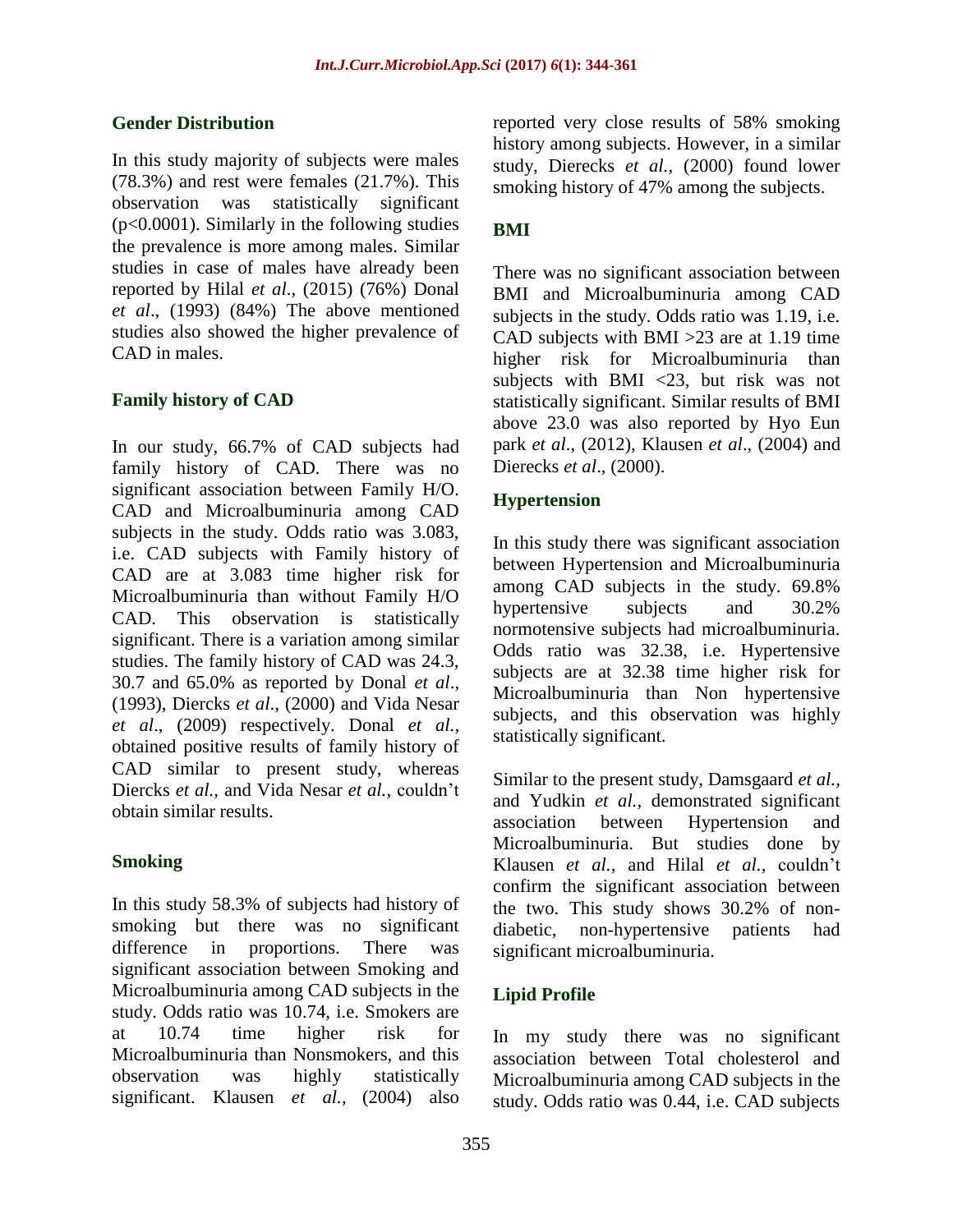with Total cholesterol <200 mg/dl were protected from Microalbuminuria than subjects with Total cholesterol > 200mg/dl, but it was not statistically significant.

There was no significant association between Triglyceride and Microalbuminuria among CAD subjects in the study. Odds ratio was 2.83, i.e. CAD subjects with TGL >150 mg/dl are at 2.83 times higher risk for Microalbuminuria than subjects with TGL < 150mg/dl, but risk was not statistically significant. There was no significant association between HDL and Microalbuminuria among CAD subjects in the study. Odds ratio was 2.042, i.e. CAD subjects with HDL  $\leq 40$  in Females and  $\leq 50$  in males are at 2.042 time higher risk for Microalbuminuria than subjects with Normal HDL levels, but risk was not statistically significant.

There was no significant association between LDL and Microalbuminuria among CAD subjects in the study. Odds ratio was 0.76, i.e. CAD subjects with  $LDL > 150$ mg/dl are at 0.76 time higher risk for Microalbuminuria than subjects with  $LDL < 150$  mg/dl, but risk was not statistically significant.

In this study Total Cholesterol and all Lipid Fractions, had no statistical significanct association with microalbuminuria. Donal *et al.,* (1993) Hilal *et al.,* (2015) and Vida Nesar *et al.,* (2009) also couldn't establish significant association between Cholesterol and Microalbuminuria in their studies.

# **Microaluminuria and CAD**

Prevalence of Microalbuminuria among CAD patients without diabetes was 88.3%. This observation was highly statistically significant (p<0.001). Mean Microalbumin levels was  $56.9 \pm 30.4$  mg. A cross sectional study done by Klausen, Knut Borch-Johnson *et al.*, from the Centre of preventive medicine, Glostrup

University hospital, Glostrup Department of Nephrology Herlev hospital University Herlev, Denmark have concluded that microalbuminuria is not only an independent predictor of IHD but also substantially increases the risk associated with other established risk factors for coronary artery disease. In an another study Yudkin *et al.,* in 1988 demonstrated that microalbuminuria was associated with 24 fold increased mortality in non diabetic individuals. In Danish Hospital a study done by Jensen. J.S, Feldt-Rasmusen concluded microalbuminuria as an independent risk factor for IHD among hypertensive individuals who are non diabetic.

In a study "Microalbuminuria in Non diabetic Adults and Relation of Blood Pressure, Body Mass Index, Plasma Cholesterol Levels, and Smoking":Gubbio population study for 1567 participants (677 men and 890 women) aged 45 to 64 without macroalbuminuria without diabetes, results showed blood pressure, plasma cholesterol levels, smoking and BMI significantly related to urinary albumin excretion and prevalence of microalbuminuria. The relative risk of Microalbuminuria with 18mmHg higher Systolic Blood Pressure in men and women was 2.5 and 1.62 respectively; with 40mg/dl higher plasma cholesterol was 2.25 and 2.10 respectively; with smoking was 1.99 and 1.91 respectively; with 4  $\text{kg/m}^2$  higher BMI was 1.83 And 1.33 respectively.

In a study Hillege HR, Jannsen WM, conducted by department of Pharmacology Groningen, Netherlands postal questionnaire and a vial to collect on morning spot urine, were sent to 85421 subjects aged between 28 to 75. Cardiovascular risk factors and morbidity were validated in a well-defined non diabetic and non-hypertensive group of 5241subjects. Microalbuminuria appears to be not only in general population but also in non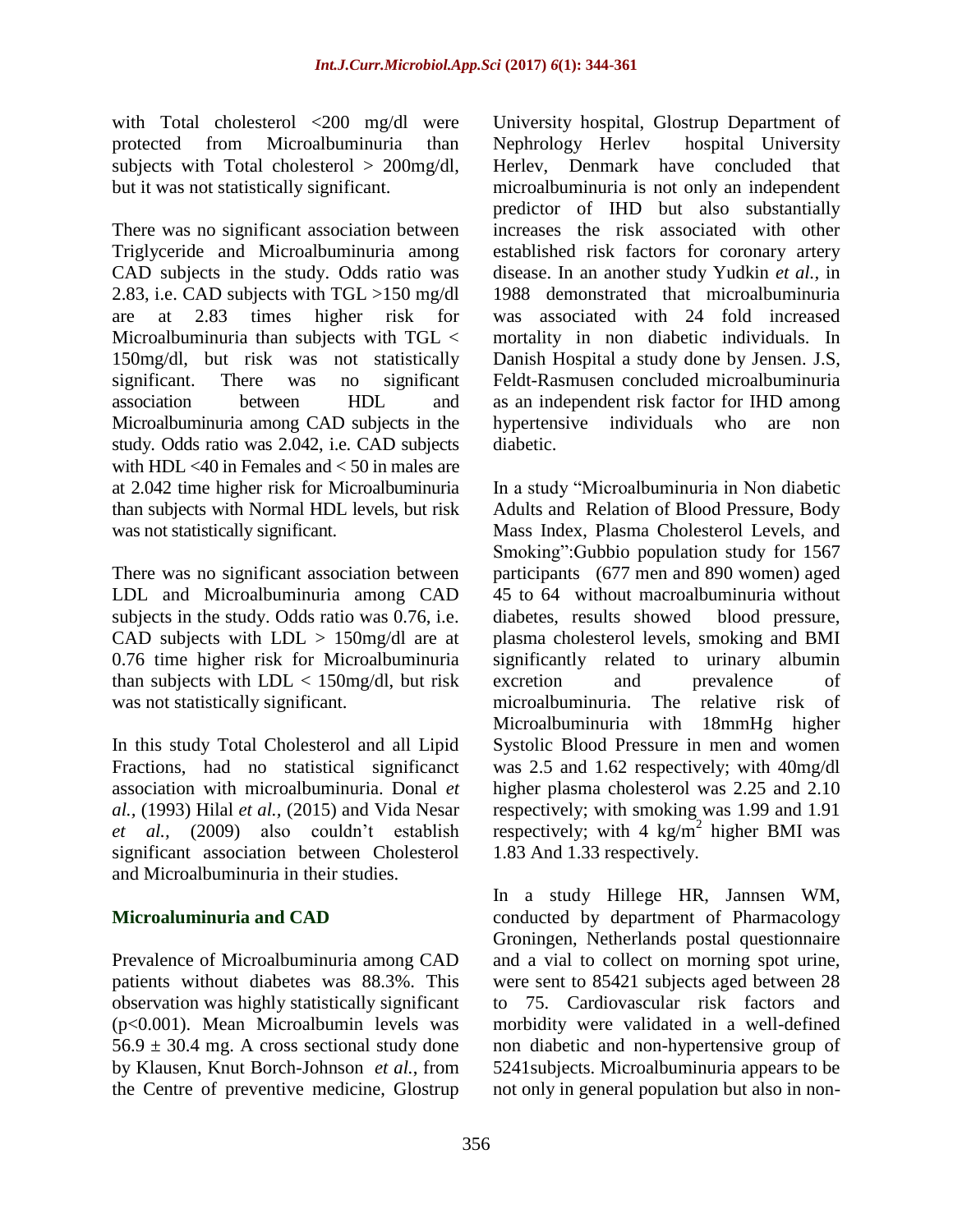diabetic and non-hypertensive population and is independently associated with increased cardiovascular risk factors and cardiovascular morbidity.

It is concluded that this study recommends estimating Urinary Albumin excretion for 24 hours to identify high risk individuals for Coronary Artery Disease and to add this laboratory workup as a tool for Primary Prevention of CAD.

#### **References**

- Agewall, S., Wikstrand, J., Ljungman, S., Fagerberg, B. 1997. Usefulness of microalbuminuria in predicting cardiovascular mortality in treated hypertensive men with and without diabetes mellitus. Risk Factor Intervention Study Group. *Am. J. Cardiol.,* 80: 164–69.
- Agewall, S., Persson, B., Samuelsson, O., Ljungman, S., Herlitz, H., Fagerberg, B. 1993. On behalf of The Risk Factor Intervention Study Group: Microalbuminuria in treated hypertensive men at high risk of coronary disease. *J Hypertens,* 11:461–459
- Agrawal, B., Berger, A., Wolf, K., Luft, F.C. 1996. Microalbuminuria screening by reagent strip predicts cardiovascular risk in hypertension. *J. Hypertens.,* 14: 223-28.
- Albuminuria and risk of cardiovascular events, death, and heart failure in diabetic and nondiabetic, *JAMA,* 286(4): 421-6.
- API text book of medicine 10th edition. Cardiology section chapter -16-18 (p No 890-915,
- Arnlov, J., Evans, J.C., Meigs, J.B., Wang, T.J., Fox, C.S., Levy, D., Benjamin, E.J., D.A. gostino, R.B., Vasan, R.S. 2005. Low-grade albuminuria and incidence of cardiovascular disease events in nonhypertensive and nondiabetic individuals: The Framingham Heart Study. *Circulation*, 112: 969–975.
- Assmann, G., Cullen, P., Schulte, H. 2002. Simple scoring scheme for calculating the risk of acute coronary events based on the 10-year

follow-up of the prospective cardiovascular Munster (PROCAM) study. *Circulation,*  105: 310–315.

- Basdevant, A., Cassuto, D., Gibault, T., Raison, J., Guygrand, B. 1994. Microalbuminuria and body fat distribution in obese subjects. *Int. J. Obes*., 18: 806–811.
- Beamer, N.B., Coull, B.M., Clark, W.M., Wynn, M. 1999. Microalbuminuria in ischemic stroke. *Arch. Neurol.,* 56: 699–702.
- Bennett, P.H., Haffner, S., Kasiske, B.L. Screening and management of microalbuminuria in patients with diabetes mellitus: recommendations to the Scientific Advisory Board of the National Kidney Foundation from a nadhoc committee of the Council on Diabetes mellitus of the National Kidney Foundation. *Am. J. Kidney Dis.,* 25: 107-12.
- Borch-Johnsen, K., Feldt-Rasmussen, B., Strandgaard, S., Schroll, M., Jensen, J.S. 1999. Urinary albumin excretion. An independent predictor of ischemic heart disease. *Arterioscler. Thromb. Vasc. Biol.,* 19: 1992–97.
- Brantsma, A.H., Bakker, S.J., Hillege, H.L., deZeeuw, D., deJong, P.E., Gansevoort, R.T. 2005. Urinary albumin excretion and its relation with C-reactive protein and the metabolic syndrome in the prediction of type 2 diabetes. *Diabetes Care*, 28: 2525– 2530.
- Damsgaard, E.M., Froland, A., Jorgensen, O.D. *et al*. 1990. Microalbuminuria as predictor of increased mortality in elderly people. *BMJ,* 300: 297-300
- Damsgaard, E.M., Mogensen, C.E. 199. Microalbuminuria as predictor of increased mortality in elderly people.*BMJ*, 300: 297– 300.
- de Wardener, H.E. 1985. The Kidney. Edinburgh: Churchill Livingstone, 49-50.
- de Zeeuw, D., Parving, H.H., Henning, R.H. 2006. Microalbuminuria as an early marker for cardiovascular disease. *J. Am. Soc. Nephrol*., 17: 2100–2105.
- Deckert, T., Feldt-Rasmussen, B., Borch-Johnsen, K., *et al*. 1989. Albuminuria reflects widespread vascular damage. The Steno hypothesis. *Diabetologia,* 32: 219–226.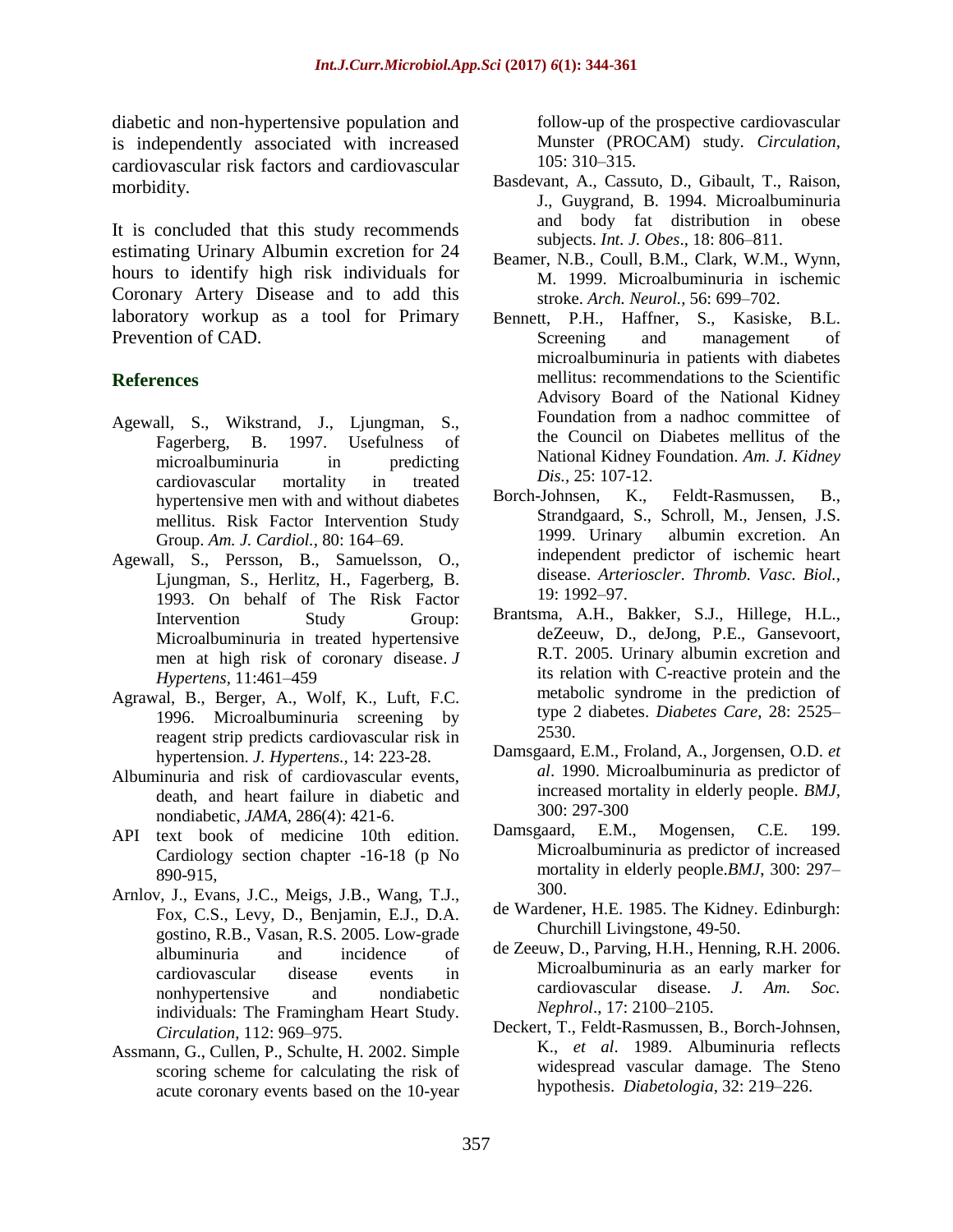- Deckert, T., Kofoed-Enevoldsen, A., Norgaard, K., Borch-Johnsen, K., Feldt-Rasmussen, .B, Jensen, T. 1992. Microalbuminuria. Implications for micro- and macrovascular disease. *Diabetes Care*, 15: 1181-91
- Deen, W.M., B.D., Brenner, B.M. 1982. The glomerular barrier to macromolecules: therotical and experimental considerations. In: Brenner BM, Stein JA, eds. Nephrotic Syndrome. New York: Churchill Livingstone, 8-9.
- Diercks, G.F., Hillege, H.L., van Boven, A.J., Kors, J.A., Crijns, H.J., Grobbee DE, de Jong PE, van Gilst WH: Microalbuminuria modifies the mortality risk associated with electrocardiographic ST-T segment changes. *J. Am. Coll. Cardiol.,* 40: 1401.
- Diercks, G.F.H., van Boven, A.J., Hillege, H.L., *et al*. 2000. Microalbuminuria is independently associated with ischemic electrocardiographic abnormalities in a large non-diabetic population. The PREVEND (Prevention of Renal and Vascular ENdstage Disease) study. *Eur Heart J*., 21:1922-1927.
- Donal Buggy, John Feely, John Murphy, Cathal O`Sullivan and Michael Walsh. 1993. Microalbuminuria and Coronary Heart Disease in Non-diabetics. *Postgrad Med. J.,* 69(704-707).
- Festa, AD,. Agostino, R., Howard, G., *et al*. 2000. Inflammation and microalbuminuria in nondiabetic and type 2 diabetic subjects: The Insulin Resistance Atherosclerosis Study. *Kidney Int.,* 58: 1703–1710.
- Forman, J.P., Brenner, B.M. 2006. Hypertension and microalbuminuria: the bell tolls for thee. *Kidney Int.*, 69: 22–28.
- Gerstein, H.C., Mann, J.F., Pogue, J. *et al*. 2000. Prevalence and determinants of microalbuminuria in high-risk diabetic and nondiabetic patients in the Heart Outcomes Prevention Evaluation Study. The HOPE Study Investigators. *Diabetes Care*, 23 (suppl 2): B35–39.
- Gerstein, H.C., Mann, J.F., Yi, Q, *et al*. Microalbuminuria and risk of cardiovascular events, death, and heart failure in diabetic and nondiabetic individuals. *JAMA,* 286:421–426.
- Gosling, P., Beevers, D.G. 1989. Urinary albumin excretion in the general population. *Clin. Sci.,* 76: 39-42.
- Gosling, P., Hughes, E.A., Reynolds, T.M., Fox, J.P. 1991. Microalbuminuria is an early response following acute myocardial infarction. *Eur. Heart J*., 12: 508-13.
- Gosling, P. 1995. Microalbuminuria: a marker of systemic disease. *Br. J. Hosp. Med.,* 54: 285-90.
- Greenland, P., Knoll, M.D., Stamler, J. *et al*. 2003. Major risk factors as antecedents of fatal and nonfatal coronary heart disease events. *JAMA*, 290: 891–897.
- Haffner, S.M., Stern, M.P., Gruber, M.K., Hazuda, H.P., Mitchell, B.D., Patterson JK. Microalbuminuria.Potential marker for increased cardiovascular risk factors in nondiabeticsubjects? Arteriosclerosis 1990; 10: 727–31.
- Harrison's principles of internal medicine 19th edition.-volume II Chapter -264-266;291- 299 (p.No -1439-1441;1578-1630.
- Hilal Bahj*et al*-Saffar, Hussein Nassir, Anna Mitchell and Sebastin Philipp. 2015. Microalbuminuria in non-diabetic patients with Unstable angina/ non ST-segment elevation Myocardial infraction. *BMC Res Notes*, 8: 371.
- Hillege, H.L., Janssen, W.M., Bak, A.A., *et al*. 2001. Microalbuminuria is common, also in a nondiabetic, nonhypertensive population, and an independent indicator of cardiovascular risk factors and cardiovascular morbidity. *J. Intern Med*., 249: 519-526.
- Hyo Eun Park, Nam Ju Heo. 2013. Significance of Microalbuminuria in Relation to Subclinical Coronary Atherosclerosis in Asymptomatic Nonhypertensive ,Nondiabetic Subjects. *J. Korean Mes. Sci.,* 28: 409-414.
- Jager, A., Kostense, P.J., Ruhe, H.G., Heine RJ, Nijpels G, Dekker JM, Bouter LM, Stehouwer CD: Microalbuminuria and peripheral arterial disease are independent predictors of cardiovascular and all-cause mortality, especially among hypertensive subjects: Five-year follow-up of the Hoorn Study. *Arterioscler. Thromb. Vasc. Biol.,* 19: 617–624.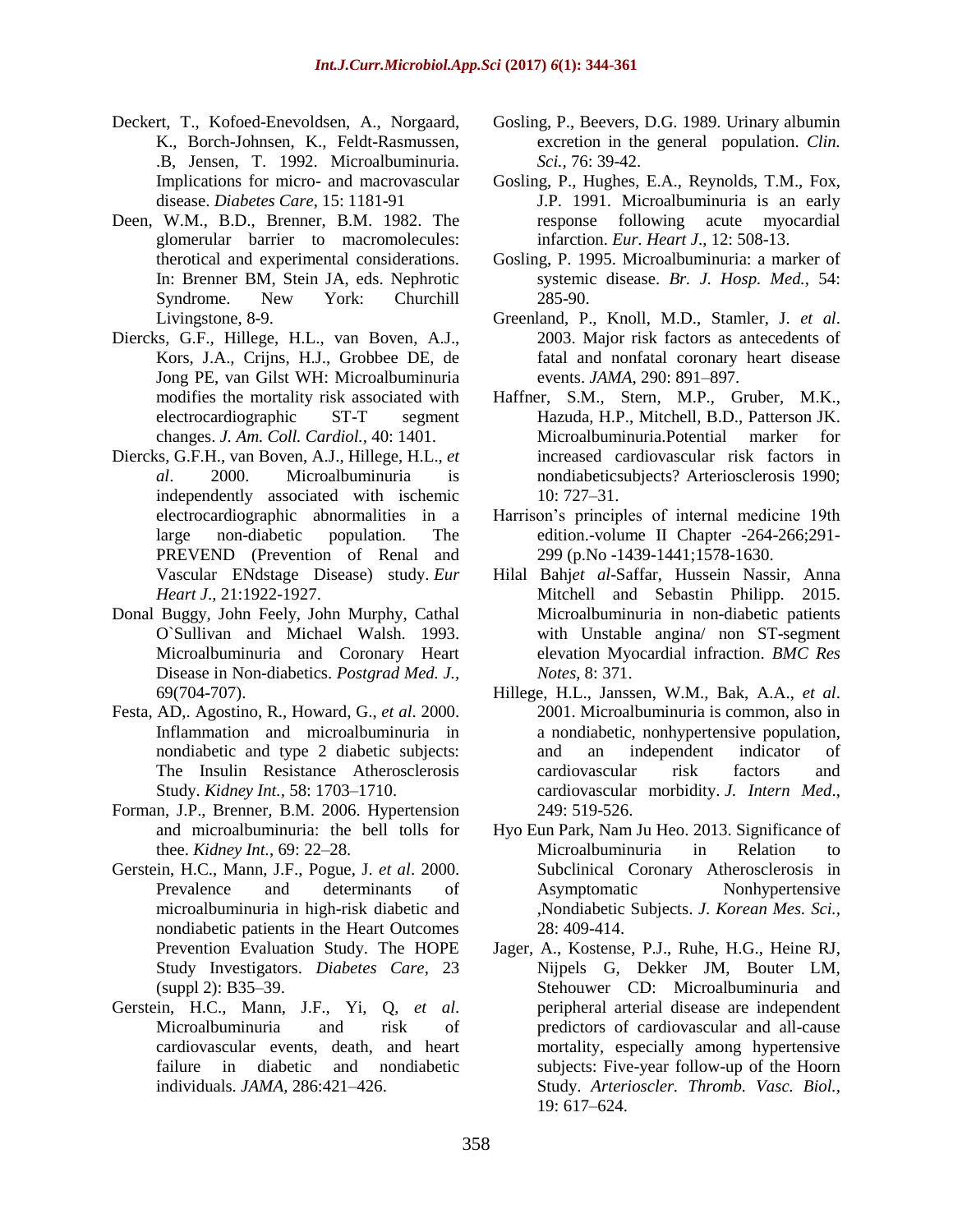- Jensen, J.S., Borch-Johnsen, K., Feldt-Rasmussen, B., Appleyard, M., Jensen, G. 1997. Urinary albumin excretion and history of acute myocardial infarction in a crosssectional population study of 2,613 individuals. *J. Cardiovasc. Risk,* 121–25.
- Jensen, J.S. 1995. Renal and systemic transvascular albumin leakage in severe atherosclerosis. *Arterioscler. Thromb. Vasc. Biol.,* 15: 1324-29.
- Jensen, J.S., Borch-Johnsen, K., Jensen, G., Feldt-Rasmussen, B: Microalbuminuria reflects a generalized transvascular albumin leakiness in clinically healthy subjects. *Clin. Sci.,* 88: 629–633.
- Jones, C.A., Francis, M.E., Eberhardt, M.S., Chavers B, Coresh J, Engelgau M, KusekJW, Byrd-Holt D, Narayan KM, Herman WH, Jones CP, Salive M, Agodoa LY: Microalbuminuria in the US population: Third National Health and Nutrition Examination Survey. *Am. J. Kidney Dis*., 39: 445–459.
- Karalliedde, J., Viberti, G. Microalbuminuria and cardiovascular risk. *Am. J. Hypertension,* 17: 986–993.
- Khot, U.N., Khot, M.B., Bajzer, C.T. *et al*. 2003. Prevalence of conventional risk factors in patients with coronary heart disease. *JAMA*, 290: 898–904.
- Klausen, K., Borch-Johnsen, K., Feldt-Rasmussen, B., Jensen, G., Clausen, P., Scharling, H., Appleyard M, Jensen JS: Very low levels of microalbuminuria are associated with increased risk of coronary heart disease and death independently of renal function, hypertension, and diabetes. *Circulation,* 110: 32–35.
- Knight, E.L., Kramer, H.M., Curhan, G.C. High-Normal Blood Pressure and Microalbuminuria. *Am. J. Kidney Dis.,* 41: 588–595.
- Krishnaveni, A., A.N.R. Lakshmi, Paramjyothi. Associate Professor of physiology, Professor and Head, Department Of Physiology, Assistant professor of physiology, Kakatiya Medical college, Warangal, Andhra Pradesh, India. Significance of Microalbuminuria in Metabolic syndrome International Journal of Biological & Medical Research.
- Kuusisto, J., Mykkanen, L., Pyorala K, Laakso M. Hyperinsulinemic microalbuminuria. A new risk indicator for coronary heart isease*.Circulation*, 91: 831–37.
- Marcovina, S.M., Albers, J.J., Scanu, A.M. *et al*. 2000. Use of a reference material proposed by the International Federation of Clinical Chemistry and Laboratory Medicine to evaluate analytical methods for the determination of plasma lipoprotein(a). *Clin. Chem.,* 46: 1956–1967.
- Marcovina, S.M., Koschinsky, M.L., Albers, J.J., Skarlatos S. Report of the National Heart, Lung and Blood Institute Workshop on Lipoprotein (a) and Cardiovascular Disease: recent advances and future directions. *Clin. Chem.,* 49: 1785–1796.
- Mark, E. Molitch, Demetra Rupp, Mercedes Carnethon. Higher Levels of HDL Cholesterol are associated with a Decreased Likelihood of Albuminuria in patients with Long-Standing Type I Diabetes.Diabetes Care, Vol: 29: 1(78-82)
- Massimo Cirillo, Luigi Senigalliesi, Martino Laurenzi *et al*. 1998. Microalbumimuria in Non-diabetic Adults: Relation of Blood Pressure, BMI, Plasma Cholesterol Levels and Smoking: The GUbbio Population. *Arch. Intern. Med., 1*58(17):1933-1939.
- Metcalf, P., Baker, J,. Scott, A., Wild, C., Scragg, R, Dryson, E: Albuminuria in people at least 40 years old: Effect of obesity, hypertension and hyperlipidemia. *Clin. Chem.,* 38: 1802–1808,
- Mykkanen L, Zaccaro DJ, Wagenknecht LE, *et al*. Microalbuminuria is associated with insulin resistance in nondiabetic subjects: the insulin resistance atherosclerosis study. *Diabetes,* 47:793–800.
- Ochodnick,y P., Henning, R.H., van Dokkum, R.P.E., deZeeuw, D. 2006. Microalbuminuria and endothelial dysfunction: Emerging targets for primary prevention of end-organ damage. *J. Cardio vasc. Pharmacol.,* 47: S151-S162.
- Omer Kozan, Emin Evren Ozcan, Oktay Sancaktar, Giray Kabakci. The Prevalrnce of Microalbuminuria and relevant cardiovascular risk factors in Turkish Hypertensive patients. *Arch. Turk. Soc. Cardiol*., 39(8): 635-645.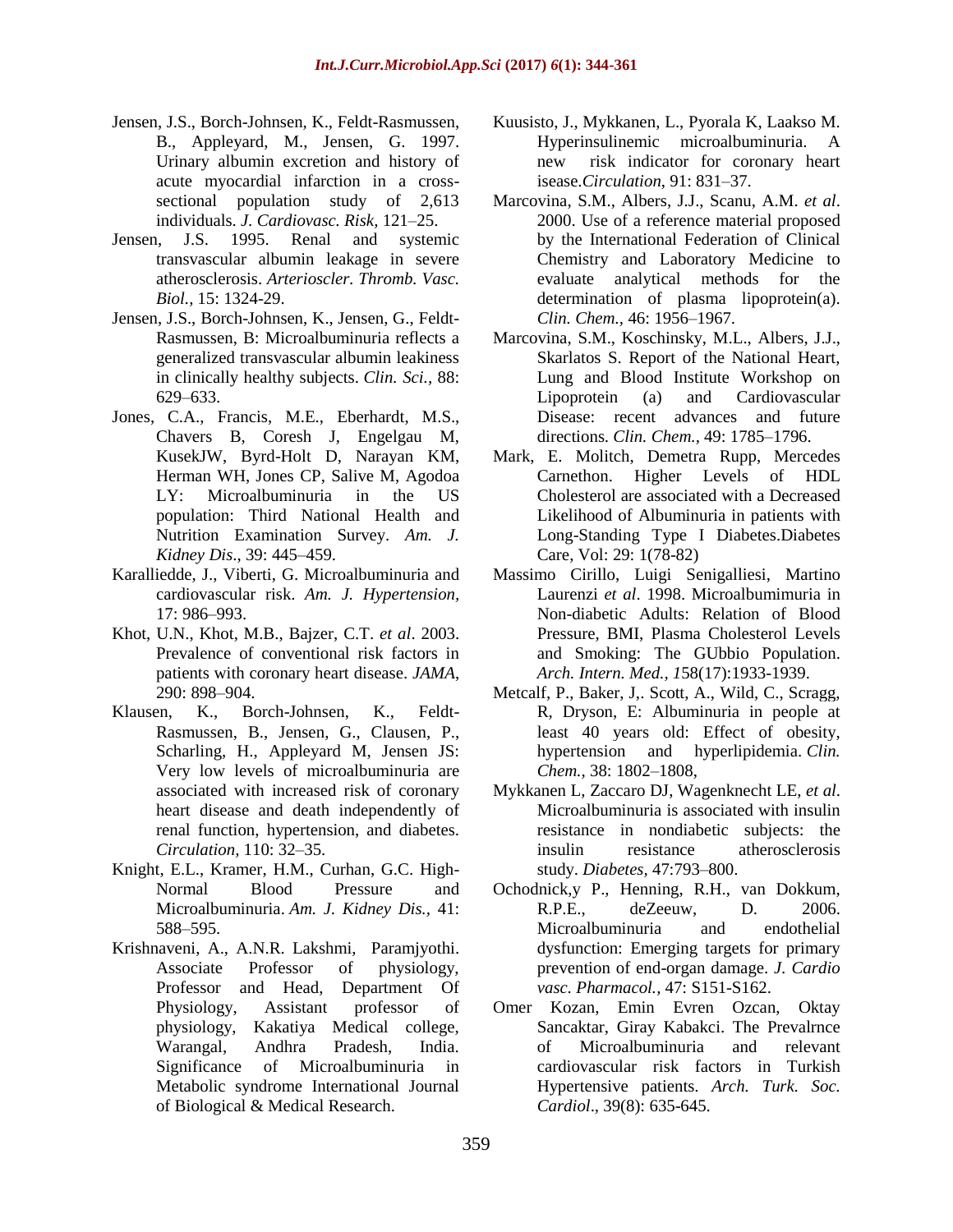- Pedrinelli, R., Gianpietro, O., Carmassi, F., *et al*. 1994. Microalbuminuria and endothelial dysfunction in essential hypertension. *Lancet,* 344: 14–18.
- Ritz, E. 2003. Albuminuria and vascular damage-The vicious Twins. *New Eng. J. Med.,* 348: 2349–2352.
- Romundstad, S., Holmen, .J, Kvenild, K., Hallan, H., Ellekjaer, H. 2003. Microalbuminuria and all-cause mortality in 2,089 apparently healthy individuals: A 4.4-year follow-up study. The Nord-Trondelag Health Study (HUNT), Norway. *Am. J. Kidney Dis.,* 42: 466–473.
- Ruggenenti, P., Remuzzi, G. 2006. Time to abandon microalbuminuria. *Kidney Int.,* 70: 1214–1222.
- Ruilope, L.M. & Rodicio, J.L. 1996. Hypertension, atherosclerosis and microalbuminuria in ELSA Study. *Blood Pressure,* (Suppl 4):48–52,
- Slowik, A., Turaj, W., Iskra, T., Strojny, J., Szczudlik, A. 2002. Microalbuminuria in nondiabetic patients with acute ischemic stroke: Prevalence, clinical correlates, and prognostic significance. *Cerebrovasc. Dis.,* 14: 15–21.
- Stehouwer, C.D., Henry, R.M., Dekker, J.M., Nijpels, G., Heine, R.J., Bouter, L.M. 2004. Microalbuminuria is associated with impaired brachial artery, flow-mediated vasodilation in elderly individuals without and with diabetes: Further evidence for a link between microalbuminuria and endothelial dysfunction-The Hoorn Study. Kidney Int Suppl 92: S42–S44, 2004.
- Stehouwer, D., Smulders, Y.M. 2006. Microalbuminuria and risk for cardiovascular disease: Analysis of potential mechanisms. *J. Am. Soc. Nephrol.,* 17: 2106–2111.
- Stuveling, E.M., Hillege, H.L., Bakker, S.J., Asselbergs, F.W., de Jong, P.E., Gans, R.O., de Zeeuw, D. PREVEND study group: C-reactive protein and microalbuminuria differ in their associations with various domains of vascular disease. *Atherosclerosis* 172: 107– 114.
- The Relationship of Microalbuminuria with Metabolic Syndrome Hyo Sun Choi, Seung

Ho Ryu, Kyu-Beck LeeDivision of Nephrology and Occupational Medicine, Sungkyunkwan University, School of Medicine, Kangbuk Samsung Hospital, Seoul, Korea.

- Tuttle, K.R., Puhlman, M.E., Cooney SK, Short R: Urinary albumin and insulin as predictors of coronary artery disease: An angiographic study. *Am. J. Kidney Dis.,* 34: 918–925.
- Viberti, G.C., Hill, R.D., Jarrett, R.J., Argyropoulos, A., Mahmudu, Keen, H. 1982. Microalbuminuria as a predictor of clinical nephropathy in insulin-dependent diabetes mellitus, *Lancet*, 1: 1430-32.
- Vida Nesar Hoseini, Mehdi Rasouli. Microalbuminuria correlates with the prevalence and severity of coronary artery disease in non-diabetic patients. *Cardiology J.,* Vol. 16, No.2(142-145)
- Voss, R., Cullen, P., Schulte, H., Assmann, G. 2002. Prediction of risk of coronary events in middle- aged men in the Prospective Cardiovascular Munster Study(PROCAM) using neural net works. *Int. J. Epidemiol.,* 31:1253–1262
- Wachtell, K., Palmieri, V., Olsen, .M.H, Bella, J.N., Aalto, T., Dahlof, B., Gerdts, E, Wright JT Jr, Papademetriou V, Mogensen CE, Borch-Johnsen K, Ibsen H, Devereux RB: Urine albumin/ creatinine ratio and echocardiographic left ventricular structure and function in hypertensive patients with electrocardiographic left ventricular hypertrophy: The LIFE study. Losartan Intervention for Endpoint Reduction. *Am. Heart J.,* 143: 319–326.
- Wilson, P.W., D.A. Gostino, R.B., Levy, D., Belanger, A.M., Silbershatz, H., Kannel, W.B. 2998. Prediction of coronary heart disease using risk factor categories. *Circulation*, 97: 1837–1847.
- Winocour, P.H., Harland, J.O.E., Millar, J.P., Laker, M.F., Alberti, K.G.M.M. 1992. Microalbuminuria and associated cardiovascular risk factors in the community. *Atherosclerosis*, 93: 71–81.
- Yasar Yildrum, Zulfukar Yilmaz, Elif Anik *et al*. 2014. The Evaluation of relationship between Microalbuminuria Frequency and Life Style Parameters in Non-Diabetic